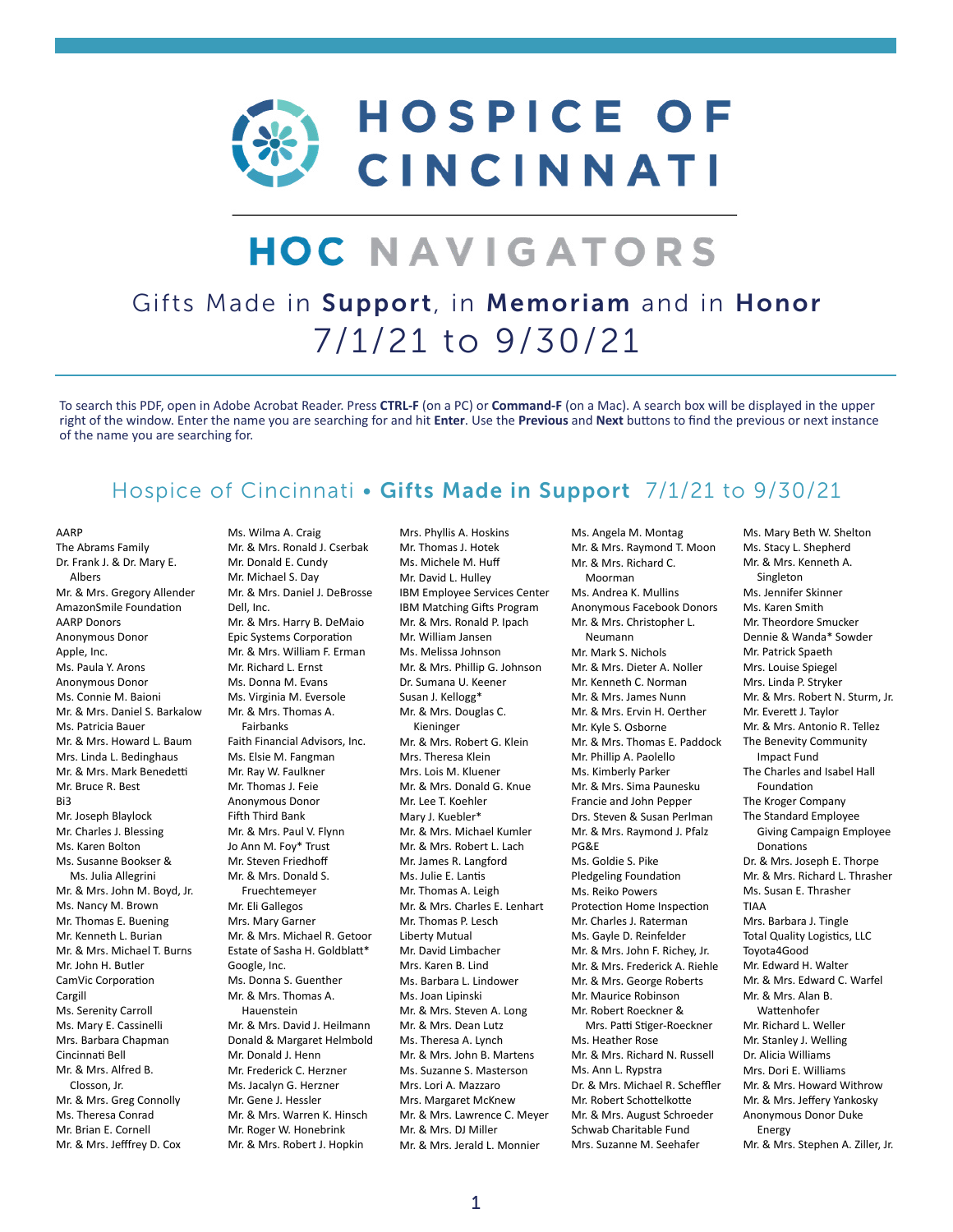Roger W. Abel Mr. & Mrs. Robert Christensen Mr. & Mrs. Tom Kramer Ingrid Lukacs, Shannon Woodsmall, Melissa Lukacs, & Tim Searcy JoAnn C. Abraham Mr. Howard L. Abraham Ronald A. Ahrnsen Mr. Elmer Rasche Margaret J. "Peg" Ainge Mrs. Ruthie C. Klodell Donald G. Allgeyer Broz Insurance Agency, Inc. Donald L. Allgyer Mr. & Mrs. James H. Allen Mr. & Mrs. Timothy S. Barngrover Mr. Jeremy Dixon Eli Lilly and Company Foundation Inc. Mr. & Mrs. Justin Hughes Mrs. Jane Kleier Heather, Oliver and John Mrs. Cynthia Morand Ms. Kelly Young Rynold Altman Mr. & Mrs. Gordon Perry Daniel C. Amann Mrs. Irene M. Amann Elaine Anderson Anonymous Donor Lawrence A. Anderson Ms. Lois M. Theuring Ellen Atkinson Mr. & Mrs. Richard Wolf Joan A. Bacon Mr. Howard E. Bacon Shirley A. Bailey Mr. & Mrs. James A. Glatthaar Clermont County Public Health John Baker, Jr. Mr. & Mrs. Terry Baker Karen L. Baker Laureate Delta Epsilon Franchot L. Ballinger Anonymous Donor Mr. & Mrs. Wilson C. Palmer Eastern Hills Friends Meeting Carol A. Balsley Mrs. Debra L. Holthaus Thomas W. Barber Mrs. Grace E. Barber Marsha L. Barnholtz Marsha's ASGA Lake Buddies James Bartholomew Mr. & Mrs. Daniel J. Aug, Sr. William Patrick Barum Mr. Richard L. Weller Merle H. Baynes Mrs. Mary F. Conlin Ms. Judy M. Florio Mr. & Mrs. Ken Seaton Mr. & Mrs. Donald P. Van Natta Dave Beach Mrs. Ada L. Keller Dr. & Mrs. Steven W. Keller

Thomas L. Beatty Mr. John E. Allison Woody Woods, Shannon Woods Channell, Doug Woods William L. Beavan Mrs. Catherine Anderson Ms. Helen Cox Ms. Rosalind J. Gallaspie Mr. Greg Wilp & Ms. Eileen Mitchell Jean M. Beiting Mr. & Mrs. Frederick H. Bahr Mrs. Rebekah Beiting Mr. & Mrs. Leslie Heitmeyer Dr. Tom & Dr. Marylynn Herchline Mr. & Mrs. Paul Metzger Mr. & Mrs. Richard J. Schroeder Michael Bell Dr. & Mrs. Steven W. Keller Sharon J. Benjamine Ms. Novella Headley Scott Bennett Ms. Laura Huebel Genevieve Beran Mr. & Mrs. Kevin J. Dostal Douglas R. Berlepsch Mr. & Mrs. Larry Bird Lauretta B. Bertoia Mrs. Marita J. Schwertman Rita M. Billing Mrs. Alice R. Burnett The Author Team: Jeanne, Karen and Jessica Mrs. Suzi Ensminger Mr. Andrew Webster Richard A. Billings Mr. & Mrs. George W. Hendrick Margie L. Bintzler Dr. & Mrs. Steven W. Keller James D. Bishop Mr. & Mrs. Gerald A. Katz, Sr. Mr. & Mrs. Wallace Wroge Maureen Bishop Ms. Marian E. Parker Carolyn Schafer Bledsoe Mr. Howard A. Schumacher Ellen Bloomfield Mr. Lawrence I. Bloomfield Russell V. Bolser Mr. & Mrs. Thomas L. Morscher John D. "Jack" Bonert, Sr. Mrs. Lois A. Alexander Ms. Debbie L. Bonert Jim & Pauline Dangel Mr. Robert Hesse Mr. & Mrs. Charles Jenkins Mr. & Mrs. Gale Noonan The Sumner Family The Wagner's - John, Linda, Lori, & Julie Jack Borcherding Mrs. Emily F. Hagemeier Earl A. Borgmann Mrs. June H. Borgmann Evelyn E. Bottom Ms. Sherry L. Bottom

Norma Bowen Theresa & Les Campbell Mr. & Mrs. Barry L. Hildebrandt Mrs. Nancy K. Hirschfeld Mrs. Eileen E. Mount Mr. & Mrs. James M. Owens, Jr. Richard Bowling Mrs. Verna R. Oeder Sally S. Bowron Fidelity Charitable Gift Fund Mr. & Mrs. Erik Storlie Phyllis C. Boyce Dr. & Mrs. Steven W. Keller Hazel Boyd Connie Petitt John G. Boyd Mrs. Katherine A. Boyd Alice M. Bradford Mr. & Mrs. Michael Burke Custom Design Benefits Ms. Carol Jacob Mrs. Kathy A. Kendrick Mr. & Mrs. John T. Leppert Mr. & Mrs. Robert C. Schlegel Eugene M. "Gene" Bradford Mrs. Dolores Keller Ben Brauer Mrs. Michelle R. Brauer Thomas A. Bravard Mr. & Mrs. Robert E. Hinklin Mr. & Mrs. R. G. Latham Mr. & Mrs. Tony Martin Mr. & Mrs. Richard Schihl Hilda L. Brennan Ms. Judith L. Brennan Robert M. Brewer Mrs. Marlene Ondrovich Mr. & Mrs. Daniel L. Schellenbach Cesare Primo "Jerry" Briccio Mrs. Mary Briccio Richard W. Briggs Berberich & Berberich Patricia M. "Marge" Brisker Mr. & Mrs. Thomas J. Blank Judith A. Brown Mr. Michael Brown Thomas L. Brown Mr. & Mrs. Gary Hansen Squeeze Play Mr. Phil Weintraub Father Timothy S. Bunch Ms. Lois M. Theuring Gary L. Bundy Mrs. Carolyn S. Stewart Rose Mary Bunke Mr. & Mrs. James B. Bertke Mr. & Mrs. Stephen F. Blaut Mr. & Mrs. Michael Bodkin Mr. & Mrs. Barry Bowman Mr. & Mrs. James P. Espelage Mr. & Mrs. Gary L. Haas Ms. Marlene B. Kiely Mr. & Mrs. Thomas C. Koerner Mr. & Mrs. Anthony L. Longi Ms. Julie M. Minneci Mr. & Mrs. Kenneth R.

Jack W. Burch Mrs. Karen R. Friedman Mr. & Mrs. Larry G. Hafertepen Mr. & Mrs. Scott Schoenharl Dolores Burke Mrs. Lisa C. Becker Mrs. Martha S. Frey Dan, Sarah, Claire & Luke Frey Mr. & Mrs. John Kahle The Medical Resuscitation Committee at Cincinnati Children's Hospital Medical Center Ms. Amy Kuebelbeck Mr. & Mrs. Brian McHale Mr. & Mrs. Don Oeters Ms. Suzanne A. Rickert Ms. Laura Wester Rosemary J. Burke Ms. Carolyn Micheli Herbert W. Burlage, Jr. Mr. & Mrs. Joe Sievering Lynette Busch Ms. Doris Kehoe Charlotte S. Buschelmann Mr. & Mrs. Paul F. Ammann Mrs. Mary Ann Cunningham Ms. Traci Hasseman Mr. & Mrs. Paul Holloway Ms. Lori J. Horne Mr. & Mrs. Richard W. Voegele James E. Calme Mr. & Mrs. Thomas Klefas Theresa Calme Mr. & Mrs. Thomas Klefas Joseph Clement Camillus Mrs. Teresa K. Mangold Richard Carpenter, Jr. Mrs. Patricia Carpenter Mr. & Mrs. Dale E. Stickel Cheryl Ann Cartwright Mr. Douglas Cartwright Richard R. Casey John J. & Thomas R. Schiff & Co., Inc. Amanda L. Centers Mr. & Mrs. Frank J. Miranda, III Naomi Centner Dr. Terry R. Kindervater Juanita Chapman Mr. & Mrs. Philip C. Murray Ms. Diane Oliver Stephen R. Chapman Mr. & Mrs. Gary L. Plummer The Procter & Gamble Company: NA Beauty Micro Group Beatrice T. Chun Dr. & Mrs. James Poon Pasquale Cipollone Ms. Mary E. Birk Mr. & Mrs. Domenico M. Cipollone Mrs. Marie Cipollone Mr. & Mrs. Harald R. Dressel Ms. Yvonne M. Hodge Mr. & Mrs. Keith Holder Ms. Anita M. Montanus

Ms. Victoria A. Oligee Mr. James R. Percival Ellis D. Clift Roxanne Storer, Amy Locke, David Schaefer, Glenn Chundrlek, Elizabeth Hooven, Disha Nevagi Betty Jane Cobb Mr. & Mrs. David Schmitt Beulah Cohen Mr. & Mrs. Robert S. Cohen Robert Cohen Mr. & Mrs. Robert S. Cohen Betty Cohoon Mr. & Mrs. Brian Greuel Curtis R. Cole, Sr. Ms. Novella Headley Gloria Cole Mr. Thomas E. Cole Leland M. "Lee" Cole Mrs. Carol C. Cole Susan A. Cole Suzie Smith & Cindy Lowe Randall Ray Collier Dr. & Mrs. Jon J. Schott Carolyn Collins Ms. Goldie Collins Marguerite R. "Margie" Crema Ms. Andrea Bender Ross Evans and the team at Essig & Evans LLP Mrs. Tanya FitzGerald Mr. & Mrs. Joseph M. Holmes Mr. & Mrs. Matt Mai Mr. & Mrs. Patrick J. Maloney Mr. & Mrs. Daniel R. Meiners Mr. Patrick Ryan Mr. & Mrs. Mike Spahr Mrs. Cindy Weaver Dr. Dan J. Crocker Mrs. Dolores M. Loewe Sarah Wilma Cromer Ms. Carol R. Cline W. Cromer & R. Cromer Ms. Marci Miller Mrs. Shannon Najdek Thomas R. Crone, Sr. Mr. & Mrs. Jerome B. Batta Mrs. Kathie A. Brater Mr. & Mrs. James E. Callan Conservative Financial Solutions, LLC Mr. & Mrs. William Conway Mr. & Mrs. Frederick A. Dole Mrs. Doris Emmert First Presbyterian Church Harrison Mr. & Mrs. Jess Gehin Mr. Vernon Haubner Mrs. Marjorie Hesselbrock Mr. & Mrs. Tom Heusmann Mr. & Mrs. Dennis Heyob Bob, Sharon, & Rich Johnson Mr. & Mrs. Daniel Losekamp Mr. & Mrs. Robert Means Mr. & Mrs. Larry Metzler Mrs. Ada E. Mondary Ms. Frances P. Myers

Weber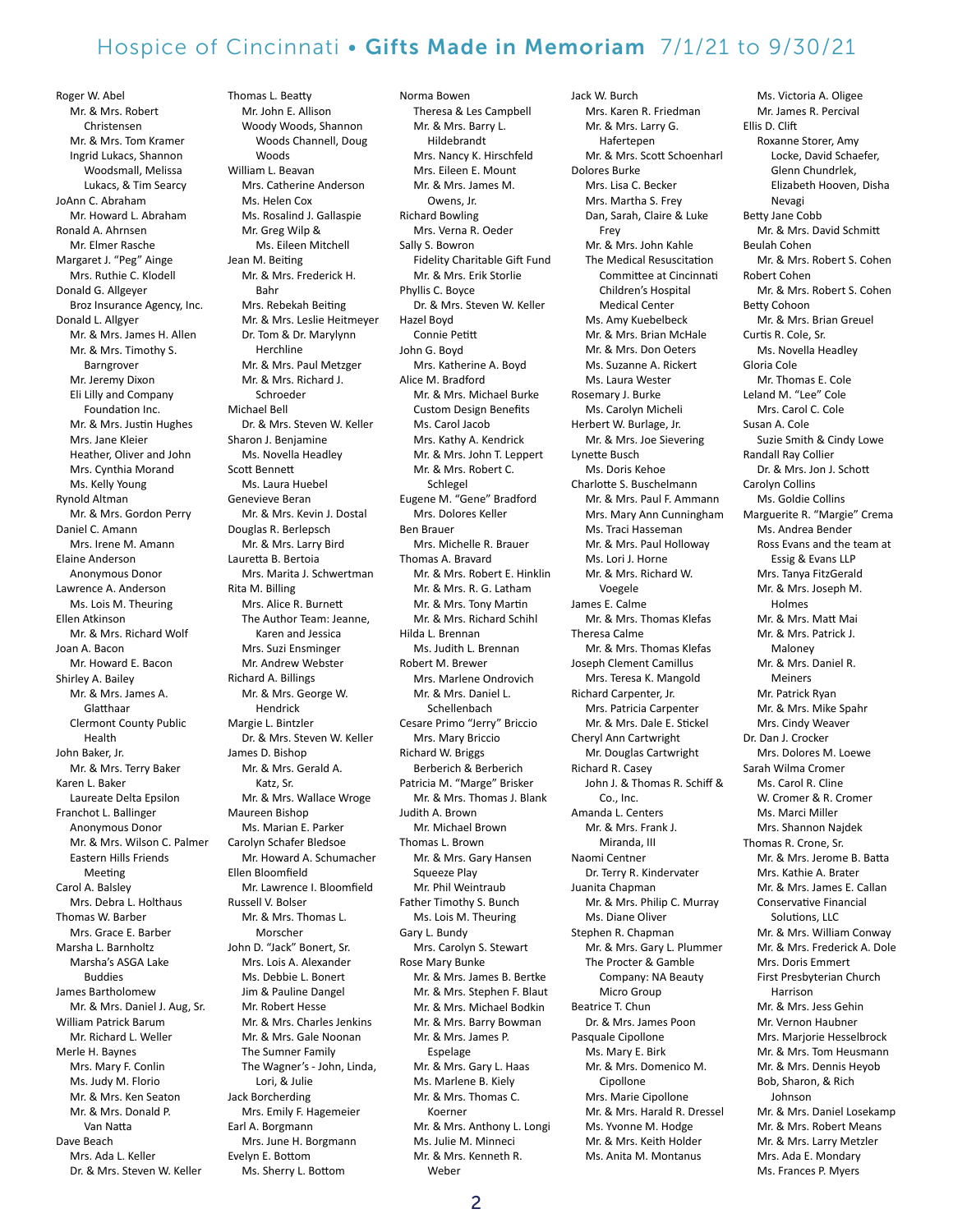Ms. Wilma S. Poland Ms. Mary L. Rozmarynowski Sisters of Charity Mr. & Mrs. Willard H. Stalder Mr. & Mrs. Alan R. Trenz Mr. & Mrs. Frank Weiler Ms. Dorothy A. Wiwi Margaret Crooks Mrs. Christine C. Jones James W. Cunningham Mr. & Mrs. Darryl I. Blitzer Don, Mary, Brenda, Brian Beverly, Brent, Chris, Cary, Chad, Colleen, Craig and Families Eugene "Gene" Currier Dr. & Mrs. Robert Maltz Sandra G. Curtis James & Gina Tierney, Vincent & Cheryl Alfieri and Family Marilyn L. D'Alonzo Ms. Peggy L. Barrett Lowell W. Daulton Westfield Group John & Shirley Davies and John Davies, III The John & Shirley Davies Foundation John "Jack" Davis Mr. & Mrs. Ronald L. **Conners** Virginia M. Davis Dr. & Mrs. Steven W. Keller Rita M. Deitsch Mr. & Mrs. Stephen R. Deitsch Ms. Linda Witteride Dr. Philip L. Younts Harvey Diamond The Gregory & Andrews Familes and Your Friends at Montgomery Inn Mr. & Mrs. Alan B. Appel The Brack, Borins & Mailinsky Families The Mombach Family Ms. Sammie Bubel Mrs. Kathryn A. Carroll Mr. & Mrs. Thomas P. Carroll Mrs. Harlene A. Cohen Mr. & Mrs. Charles H. Comins Mr. & Mrs. Steve Coppel Mr. & Mrs. Stanley Diamond Fidelity Charitable Gift Fund Mr. & Mrs. Edwin P. Goldstein Mr. & Mrs. Mark Greenberg Mrs. Roslyn Harkavy Mr. Dale C. Hays Mrs. Anne P. Heldman Dr. Madeleine Heldman Mr. Paul Heldman & Ms. Deborah Kirshner Dr. & Mrs. Stanley B. Ignatow Jewish Federation of Cincinnati Mrs. Gretalee Kaplan

 Kirshner Debbe Lane & Familt Mrs. Phyllis B. Lappin Mrs. Patricia E. Leo Mrs. Lori S. Lipp Mr. & Mrs. Scott H. Litwin Ms. Sandra L. Lobert Mr. & Mrs. Joel S. Moskowitz Mr. & Mrs. Edward S. Nemo Ms. Lauren E. Scharf Mr. & Mrs. Richard M. Schwartz Dr. Natalie R. Skurow Mr. & Mrs. Richard Snyder Mr. & Mrs. Walter H. Solomon Mrs. Miriam Warshauer-Cohen Dorothy Jane Roush Dickey Ms. Jennifer J. Dickey Charlene M. Dieckman Mr. & Mrs. Lee Haas Ms. Mary E. Haupt Ms. Barbara Jeffries Mr. Mark Lally Ms. Karen Lambert Mr. & Mrs. John W. Linnenberg Micro Center Finance Mrs. Marcia Schraer William C. Dietz Mr. & Mrs. Rodney A. Caminiti Rosemary T. Divo Ms. Karen A. Giblin John J. Dobranski, Jr. Mrs. Lisa Banks Mrs. Claudia Bley Mr. Martin Stiegler & Ms. Joan Crawford Mr. & Mrs. Robert E. Dobranski Mr. & Mrs. John Farrenkopf Mr. & Mrs. Harry Kappouta Mrs. Elizabeth J. Matthews Ms. Phyllis A. Roberts Jordan E. Doell Mr. & Mrs. Douglas Doell June A. Doerger Mr. & Mrs. Craig Davis Betty Jean Dominique Joan and Bob, Rick and Kathy, Pat and Tom, John and Kathy, Jane and Dave Alberta V. Donahue Mr. Richard W. Brockhoff Mr. & Mrs. Paul W. Dornette Ms. Deanna Erhardt Jean Gilberts Family Mr. & Mrs. Donald Jaquet Betty Dorsey Ms. Deborah M. Dorsey U.S. Bank Foundation Employee Matching Gifts Program Patricia L. Douglas Mr. Albert D. Throm Timothy J. Dour Mrs. Marlene Dour

Ms. & Mr. Deborah M.

Irene Drahman Mr. & Mrs. Austin L. Merrill U.S. Bank Foundation Employee Matching Gifts Program Mary Catherine "Kay" Dufresne Mrs. Patricia J. Olthaus Walter S. Duggins Dr. & Mrs. Steven W. Keller Clare A. Dunham Mr. & Mrs. Fred C. Koch Dorothy H. Ebeling Mr. & Mrs. Tom Sextro Thelma Eckhardt Mr. & Mrs. David Gibson Mr. & Mrs. Todd A. McDougal Diana Elliott Mr. James A. Elliott Dr. Lauren Elliott-Dorans Barbara L. Enderle Am Vets Post #71 Ms. Georgianna Charlton Bonnie Enderle Mr. Dennis A. League Raymond Enneking Ms. Goldie Collins Suezette Entis Mr. & Mrs. Edwin M. **Bischoff** Dr. & Mrs. Thomas J. Fischer Betty & Jessica Goldfond Mrs. Mary Jo Lameier Bob & Cissy Lenobel Heather and Jason Redpath Barbara S. Erskine Mrs. Dee Bane Mrs. Elizabeth H. Brown Jean Erskine & Ron Dornbusch Ms. Nancy K. Woestman The Groh Family Mrs. Shirley A. Groh Stanley Farris Mr. & Mrs. Daniel L. Schellenbach Your Father The Mombach Family Betty J. Feldkamp Mr. Donald J. Feldkamp William "Tony" A. Ferguson Ms. Mary Jo Storm William "Bill" Ferrara The Little Miami Early Education Center Mr. & Mrs. James M. Crow Mr. & Mrs. Gregory M. Elkins Jack & Yana Graver, Amin & Juliet Istrabadi, Yana- Maria and Ben Haverkamp, Paul and Carmen Graver and Families Ms. Patricia Klotter Mr. & Mrs. Gary Reed Mr. Thomas Ross Mr. & Mrs. Ronald W. Wilson Stanford A. Ferris

John Franklin Fields Ms. Maxine H. Fields Dorothy Frazier Fillers Kathy Vaske Beth Ann Fischesser Mr. & Mrs. John C. Morton Stuart J. Flick Anonymous Donor Francis C. Focks Ms. Caroline S. Devlin Mr. & Mrs. Jeffrey Root Jeffrey R. Forbes Mr. & Mrs. Timothy R. Ruhe Myra Helen Forrester Ms. Laura Huebel Beverly Forsythe Ms. Lorna Y. Becker Joan Friedlander Fox Mrs. Lisa W. Fox Mrs. Marjorie Graham Schwab Charitable Fund Mrs. Kerri Sonenshine Mrs. Alice J. Wersel Mr. Edward West David J. Frank Mrs. Jane Fulks Mr. & Mrs. Jerry W. Reinstatler Ms. Vanessa A. Reinstatler Ms. Linda Rook James P. Frank Mr. & Mrs. Brandon Akey Mr. & Mrs. Andrew Ballauer Mr. & Mrs. Tim Biehle Mr. & Mrs. Robert F. Blomer Anonymous Donor Mr. & Mrs. Roger Buening Mr. & Mrs. John J. Fischesser Mr. & Mrs. James R. Flottemesch Mrs. Linda M. Flottemesch Mr. & Mrs. Thomas R. Frank Mr. & Mrs. Gary Goldman Ms. Karen Hulefeld Mr. & Mrs. Bernard H. Jansen Mr. & Mrs. Ken Mahler Mr. & Mrs. Len Matuszek The Third Tuesday Book Club Mrs. Molly Speer Mr. & Mrs. Donald W. Welage Patricia A. Frank Dr. & Mrs. Steven W. Keller Lynn H. Frederick Mr. & Mrs. Samuel N. Linnick Mr. & Mrs. Randy D. Slayback Ms. Susan Swain Lorraine, Chuck, Michelle, & Madden Weisman Rosemary French Mr. & Mrs. Charles V. Bruce Judy Martinez Ms. Nancy West Chuck Frey Mr. & Mrs. Daniel J. Aug, Sr. Ottavia M. Frey Ms. Amy Brenner Ms. Laura Buckley

Mr. & Mrs. Frank X. O'Toole Mrs. Mary Ann M. O'Toole Patricia K. Fritz Mrs. Heather M. Schibi Ms. Donna Wood Xavier University Health Services Jacqueline R. "Jackie" Froman Mr. & Mrs. Richard J. Blank Mrs. Linda Brandt Mr. & Mrs. David Couch Ms. Janet R. Linz-Osf Shirley J. Fury Compass Point Condominium Audrey Gardner Ms. Molly Feesler Lynn & David Klaserner, A.R. Gardner, Cody, Elizabeth, & Nora Gardner Mr. & Mrs. George C. Klaserner Mr. & Mrs. Aaron Korb Mr. & Mrs. Ross Melhorn Mr. & Mrs. Carl Kuhn Augustus "Gus" R. Gardner, Jr. Lynn & David Klaserner, A.R. Gardner, Cody, Elizabeth, & Nora Gardner Donald E. Garner Mary Garner & Lynda Baldwin Ms. Konni L. Bostleman Mr. & Mrs. Donald H. Charlton Mrs. Kristine Charlton Ms. Sandra L. Craft Credit Risk Review Team at Fifth Third Bank Ms. Myrna Little Mrs. Janice A. Murray State Farm Insurance Co. Patricia M. Gaskin Mr. & Mrs. Phillip P. Mattingly Marion Joseph "Joe" Gatherwright Mr. & Mrs. Tom Bredestege Mr. Thomas W Crusham Ms. Kristi Drout Ms. Margo Ferrante Mr. John Goedde Mrs. Joanne R. Williams Ruth S. Gehring Mr. & Mrs. James R. Boehner Mr. & Mrs. Richard Bradway Mr. & Mrs. William E. Gaylor Employees of American Micro Products Mr. & Mrs. James P. Honerlaw Ms. Linda Kinne Mr. Louis C. Knolle Mr. & Mr. Barry Stubenrauch Mr. Dale Stubenrauch Mr. & Mrs. Wayne M. **Stubenrauch** Dr. & Mrs. Nicholas Woebkenberg Jeannette C. Geise Mr. & Mrs. Owen Rose

Ms. Mary C. Schellenbach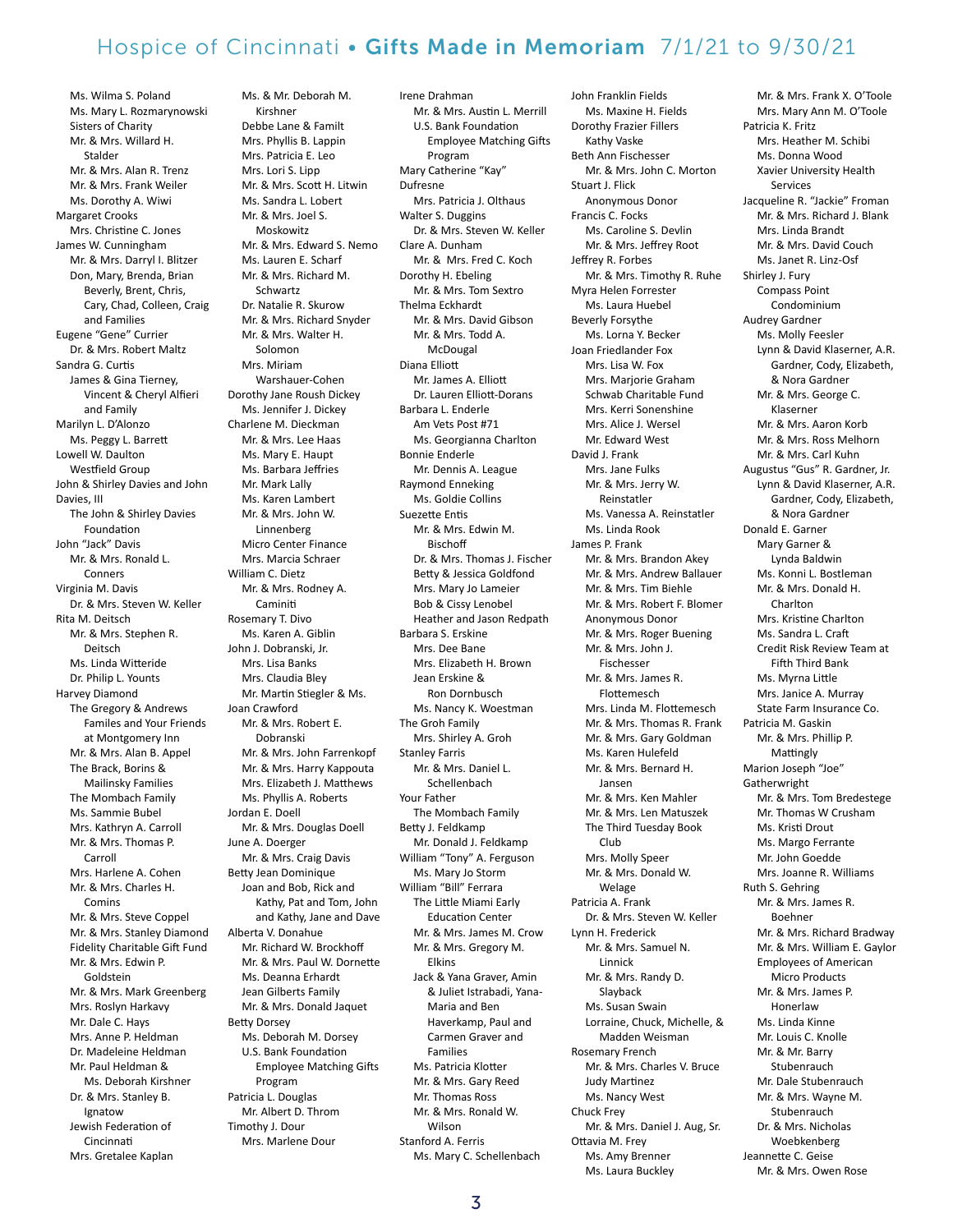Thomas J. Geoppinger Mrs. Jewel Geoppinger Jo Ann Geraci Mr. & Mrs. Roger Anderson Mrs. Janine Bazzana Mr. & Mrs. Edward G. Bottrell Anonymous Donor Mrs. Heidi Brown Ms. Mary Davison Mrs. Amy Frey UBS Matching Gift Program Darrel J. Gerondale, Sr. Mr. & Mrs. James M. Niemiller Your Cause, LLC Joan E. Giblin Ms. Karen A. Giblin Florence June Gigliotti Mr. & Mrs. Thomas Harrison Mr. & Mrs. Mark Rechtsteiner RJ Douglass, David Pray, Stephen Hawkins, Stephen Dourson, Al Starner, & Roy Streetz Kevin, Kelly & Maeve Stofko Andy & Marta , Joe & Tina , Mike & Denise , Andre & Dana Ms. Lisa Yerian Jerry E. Ginn Mr. & Mrs. Donald L. Bunnell Mrs. Lynda Chapman Ms. Christine Charlson Mr. & Mrs. Gary A. George Doug Godbey Mr. Robert L. Bush Michael R. Goetz Caroline Idinopulos Vigran Michael W. Good Mr. Sydney Cole Impact Girls Soccer Club 2009 Jimmy D. Griffith, Jr. Mrs. Theresa L. Griffith Libby Griffiths Mr. & Mrs. Bill Buechler Fidelity Charitable Gift Fund Dr. & Mrs. Steven W. Keller Ms. Lois M. Theuring Paul R. Griffiths Mr. & Mrs. Bill Buechler Fidelity Charitable Gift Fund Dr. & Mrs. Steven W. Keller Ms. Lois M. Theuring Jack A. Gulden Mrs. Barbara C. Paola Anil K. Gupta Mrs. Meenu Gupta Marilyn J. Haag Mrs. Debra C. Guindon Mary Ann Haap Mr. & Mrs. Jerry Maune Joseph F. "Joe" Hacker, Jr. Mrs. Claire E. Hacker Darlene Hackney Mr. Joe Hackney William J. Hagerty Mr. & Mrs. Dick Purdy Mr. & Mrs. Charles E.

Venable

Ms. Sandy Clark Sally Hall Mr. John W. Hall James F. Hamblin Mr. & Mrs. Brad Crutchleo Jim & Shari Hamblin Mr. & Mrs. Brad Crutchleo Lowell Hammerle Mrs. Lois L. Bollinger Ms. Carol Buescher Cerkl Ms. Dolores A. Colussi Mr. & Mrs. Michael D. Farmer George, Amy, and Katie Hammerle Mr. Tyler Hammerle Dr. & Mrs. William T. Hoskins Mr. Jeffrey A. Johnson Mrs. Edna Knecht Mrs. Geraldine E. Koenig Mr. & Mrs. Gerald J. Kroger Mr. & Mrs. Larry J. Leopold Mr. & Mrs. A. Luis Maldonado Mrs. Marilyn M. Moeller Mrs. Carol E. Nieberding Mr. & Mrs. Eric Reichert Mr. & Mrs. Richard Ruffing Mr. & Mrs. Kenneth A. Uckotter Ms. Patricia Weidinger Mrs. Carrie White Edward C. Harden Greater Horizons Mrs. Janet M. Harden Sylvia J. Hardewig Mrs. Evelyn Vaughn Mae Harris Ms. Sue Waddell Shirley Hart Mr. & Mrs. Michael J. Dufek Mr. William N. Forsstrom Shawn Harvey Mrs. Bonnie Cefalu Ms. Sharon M. Nash Okey J. Hatcher Mrs. Yvette Hatcher Jean C. Hatterschide Mr. & Mrs. David R. Meyer Mrs. Jean O'Shields Shirley, Sarah, & Heather Karen M. Hearing Mrs. Terris E. Adams Cordell Col. & Mrs. Jeffrey J. Alexander Mr. & Mrs. Mark Harper Mr. & Mrs. Fred R. Jones, III Mr. & Mrs. Michael Kijinski Mr. & Mrs. Daniel Losekamp Mr. Travis McCormick Mr. & Mrs. Tom Miller Mr. & Mrs. Keith A. Payne Margaret Rolfes & Family Mr. & Mrs. Danny R. Runck Mr. & Mrs. Ray Trabel Western Southern R&R Team Mr. & Mrs. Alan Wolfram

Rose Mary Hahn

Joan Higdon Hegge Mr. & Mrs. Christopher Grosser Mr. & Mrs. James Osler Mr. & Mrs. Paul J. Zook JoAnn Heidotting Mr. & Mrs. Robert Bauer Joyce Heiman Mr. & Mrs. Brian J. Murphy Edward Heimann Mr. & Mrs. Jeffrey L. Wyler Nancy J. Heis Donald\* and Nancy Heis Thomas R. Helmick Dr. & Mrs. Robert D. Weber Barbara Helms Mrs. Charlene A. Clark Carolyn Sue Palmer Helsley Mr. & Mrs. Andre C. Urso Dean Helton Mr. Delmar Helton Marlene A. Henkel Mr. & Mrs. Charles C. Knepfle Carol Henriques Mr. Bruce Braswell Mrs. Camilla Burling Ms. Nancy Neckel Mr. Wayne Watterson Terri L. Henry Boeddeker Steve Boal & Friends at Weigel Broadcasting Mr. & Mrs. Austin Tiller David W. Henslee Gregory Altenau & Daniel Altenau Allen Herman Mr. John J. Durkin Mrs. Shirley M. Durkin Ms. Alfreda J. Green Mr. Christopher M. Hall Mr. Lawrence Herman & Mrs. Ann Brace Mr. & Mrs. Walter E. Russell Mr. Gary Volz, Mr. & Mrs. David Volz, and Mr. & Mrs. David Haley Patrick J. Higgins Dr. & Mrs. Thomas E. Forte Mr. & Mrs. Charles E. Kern Randy T. Hilderbrandt Ms. Lisa Riley The Seifert/Spivey Families Mrs. Rebecca Strauss-Sweet Mr. William Thomas Dwight Gordon Hill Mr. & Mrs. Jon Mauch Edna Mae Hogue Ms. Maxine H. Fields John A. Holbrock Mrs. Maryellen R. Tepe Pauline Hollander Ms. Mary Ann Doyle Michelle Hollifield Casper & Casper, Attorneys at Law Mrs. Kathleen Gibson The Massaron Family Christine Hollingsworth Mrs. Darlene B. Meagher Robert Hollingsworth Mrs. Darlene B. Meagher

Sara Ann Horan Mr. Norbert J. Doran Paula L. Hosmer Mr. James A. Hosmer Alberta Leone "Lee" Howard Ms. Rae Anne Shamp Jane Hsieh Ron J. Hsieh & Family Carl Huddleston Mr. & Mrs. Robert A. Sprague June Huddleston Mr. & Mrs. Robert A. Sprague William H. Hugo Glenn and Mary Kay Hauser Mr. & Mrs. Glenn I. Hauser Marlene A. Humbert Mr. & Mrs. Gerald Mattingly Mrs. Sarah Meinking Mary Lou Hurst Mr. John Hurst Regina M. Huseman-Donovan Avenue Fabricating, Inc Mr. & Mrs. David M. Ball Mr. & Mrs. Gregory J. Ball Ms. Janet Bessler Mr. & Mrs. Paul J. Bessler Mr. Richard Black Ms. Eunice Bumiller Ms. Donna Burden Mr. & Mrs. Robert C. Burns Mr. John J. Convery Mrs. Mary J. Cupito Ms. Patricia S. Eveslage Ms. Jeanne V. Franz- Huseman Mike, John, Chad, Doug, Gina, Zach, & Quintin Dr. Beverly & Mr. Andy Hittle Mr. Dennis R. Hollander Mr. & Mrs. Steven P. Hube Mary Kay & Tim Kristofferson, Bette & Larry Kraus, Shari & Don Goldschmidt Mr. James McGregor Mrs. Mary Jo Russell Ms. Kim Smith Mr. & Mrs. William G. Wessendarp Mrs. Sherry L. Worster Gerald "Jerry" Hutzel Ms. Alice Wilson Irene R. Hyde Dystar Hilton Davis Jack D. Hyde Ms. Johanna Conte Dystar Hilton Davis Mr. & Mrs. Bob Kolodgy Allan Isekeit Dr. & Mrs. Steven W. Keller Charlotte Mae Jackson Quality Assurance Department of Hoxworth Blood Center Mr. Robert E. Habel Mr. & Mrs. Bernerd Henke Mrs. Renee Lechko Mrs. Therese E. Miller Mrs. Amy H. Osterman

Mrs. Mary J. Overcash

Mr. & Mrs. William T. Rohlfs Mr. & Mrs. Chris Schneider Mr. Taras Tatarko Mrs. & Mr. Nancy Wilson Donald W. Jackson Dr. & Mrs. Steven W. Keller Lavern Adkisson, Dwanye, & Denise Judith K. Jackson Ms. Beatrice T. Melvin Nancy Jackson Mr. & Mrs. William N. Jackson Carol J. Johnson Mr. & Mrs. J. Kenneth Richter Gary W. "Hash" Johnson Mr. & Mrs. Kenneth J. Cress David T. Jones, III Mr. & Mrs. Elmer R. Wise Delle Christensen Jones Mr. & Mrs. Thomas R. Gerdes Mr. & Mrs. Peter C. Klekamp Maye Jones American Modern Foundation Virginia Jones Mr. & Mrs. Elmer R. Wise William E. "Bill" Jones The Family of Vivan and John Roszell, Sr. Archie C. Jordan, Jr. Mrs. Patty A. Jordan Edwin G. Junker Mr. James K. Wood Jerome R. Junker Mrs. Jana Stortz Sarah Justice Mr. & Mrs. James H. Haubner Alan V. Kalos Ms. Joanne Gandenberger The Hearst Family Mr. & Mrs. Stuart Kaplan Ms. Linda Klump Mrs. Pamela A. Lamkin Mr. & Mrs. Robert W. Leicht, Jr. Ms. Marilyn Matho Mrs. Sharon Medlock Nikolaus Kampf Mr. & Mrs. Ron Andrea Mr. Hedwig Beke Fidelity Charitable Gift Fund Mr. Kyle Hoffmann Mr. & Mrs. Terry V. Hoffmann Mr. Stephen Imfeld Mrs. Josefine Kampf Mr. & Mrs. Edward McLeod Mrs. Barbara A. Mechler Mr. & Mrs. Norbert Mette Mr. & Mrs. Ugo Perrotta Mr. & Mrs. Robert Resch Mr. & Mrs. Steve Schmutte Mr. & Mrs. Stephen Tamanko The Greater Cincinnati Foundation Mrs. Leanne M. Waid Mr. & Mrs. Joseph N. Waldeck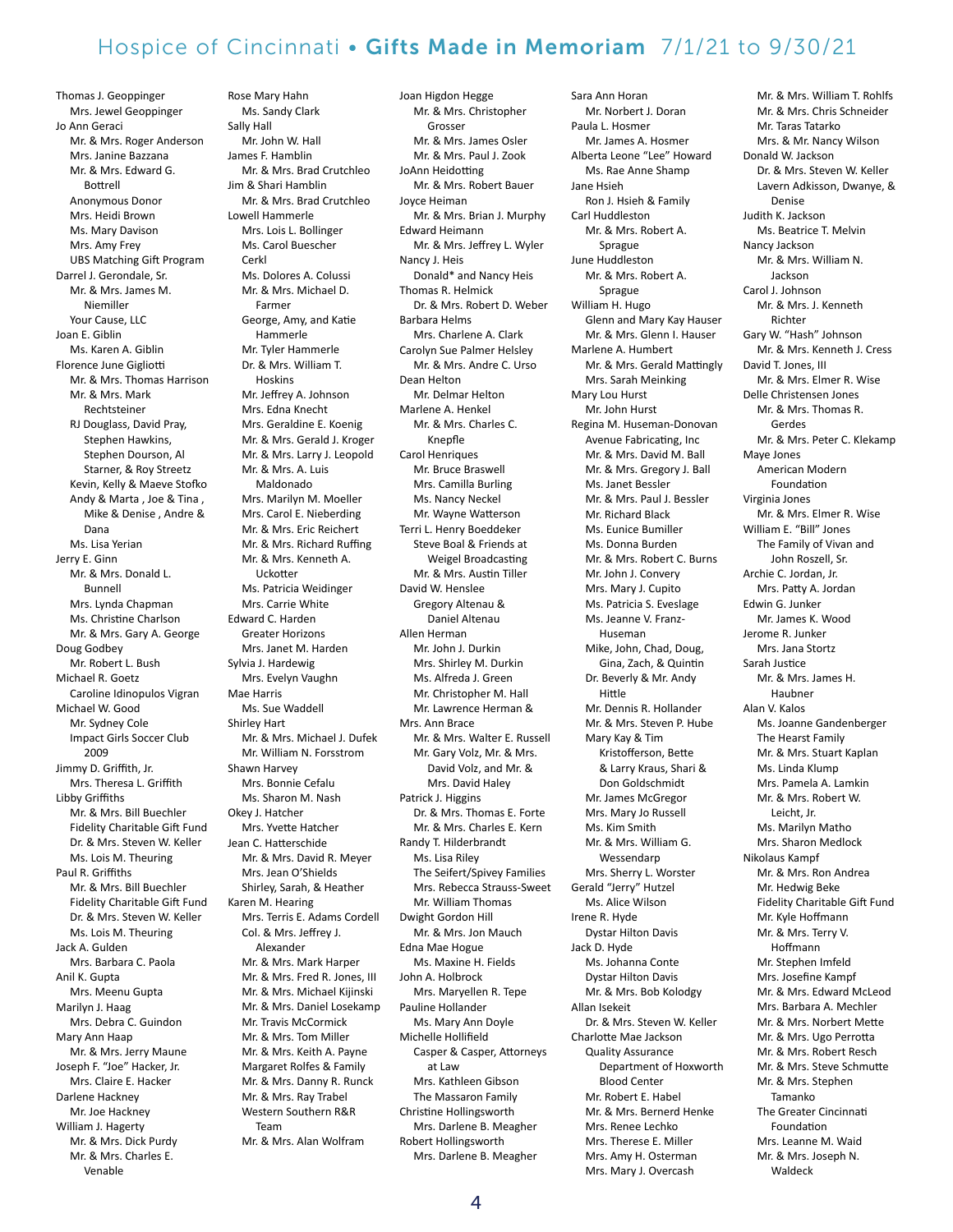Mr. & Mrs. Ewald J. Waldeck Mr. Gerald R. Weis Blake G. Kamstra Mr. & Mrs. Garrett A. Kamstra John C. Kavanagh Ms. Judy Kavanagh Ronald C. Keller Mr. & Mrs. Bill Buechler Fidelity Charitable Gift Fund Elizabeth A. "Betty" Kelley Mr. & Mrs. David W. Ellis, III Mrs. Kari Ellis Mr. & Mrs. Robert F. Hurst The Greater Cincinnati Foundation Jeanne E. Kelly Dr. & Mrs. Steven W. Keller Mary H. Kelly Mr. & Mrs. Charles M. Seibert Jeanne M. Kemme Mr. & Mrs. Michael Roddin Marie C. Ketterman Mr. & Mrs. Benjamin J. Bierman Blust Motor Service, Inc, Mr. & Mrs. Craig Davis Mr. & Mrs. Randal J. Hemrich Ms. Patricia J. Hodge Mr. & Mrs. Robert P. Mecklenborg Ms. Marilyn Simpson Mr. & Mrs. Robert G. Stevens Ms. M. Eunice Toney Judy Uckotter, Pat Watzek, Ellen Van Truse, Kay Kailholz, Ruth Ann Choteau Mr. & Mrs. David Yeager Janice F. King Mr. & Mrs. Walter D. Waddell JoAnne Kirkland Ms. Janie Nooner Tim and Kathy Sant Joseph H. Kistner Duke Energy Foundation Matching Gifts Program Ms. Dana Patten Your Cause, LLC Nancy M. Kistner Duke Energy Foundation Matching Gifts Program Ms. Dana Patten Your Cause, LLC Jennifer R. Kleimeyer Mr. & Mrs. Michael J. Asher Mrs. Phyllis Crawford Mr. & Mrs. Clarke C. Giebel Jim and Donna Langhorst, Jason, Mandy, Hunter and Grace Hanauer, Jim, Louise, Alex and Kate Langhorst Ms. Cyndie Hutchings Mr. & Mrs. Eugene Jacob Mr. & Mrs. Gerald R. Kailholz Ms. Eileen Kailholz Mr. Jack E. Nickerson

Mr. & Mrs. Douglas J. Peters Jane & Steven Thiemann, Dan & Debbie Rolfes, Steve Rolfes Linda M. Klopp Fidelity Charitable Gift Fund Mr. James Klopp Joanne Knosp Sam & Lauren Arnsperger Ms. Joyce S. Hascher J. Construction Co., Inc Ms. Julie C. Rahe Ms. Lois E. Ross Ms. Helen R. Sammons Smyth Automotive Inc. Raymond W. Koch Ms. Barbara R. Albert Stella M. Koehler Mr. & Mrs. John T. Danner Schwab Charitable Fund The Dillon Family Charitable Fund David S. Kohake Mrs. Jacqueline Kohake Shirley M. Korb Ms. Melanie A. Drake Diane and Bill Freeman Meals on Wheels Southwest OH & Northern KY Thomas Bock, Joe Walsh, Linda Burke, Brandy Sherman, Hridya Warrier, Davida Francis, Brian Reynold Ms. Michon D. Woods Sharon Louise Krimmer Jess & Tim Eckert and Cindy Bibbo Mary Jo Bove, Julie Weaver, Joan Frietch, Olivia Weaver, & Carolyn McGowan Mr. & Mrs. Barry Brierley Mr. & Mrs. Carl Brown Mrs. Barbara A. Bruder Mr. & Mrs. Robert A. Bult Mr. & Mrs. Richard Burdick Ms. Carol Buschelmann Mr. Michael Flahaven Ms. Jacki K. Griffis Mr. & Mrs. Patrick A. Leibreich Mrs. Deborah A. Messmer Mr. & Mrs. Frank F. Minning Mark & Lynn Money Mrs. Denise M. Siegel Patty A. Laflin Ms. Susan L. Dennis William J. Lager Mr. & Mrs. George H. Groh Mr. & Mrs. Carl H. Heilmann Ms. Gwendolyn G. Yazell Betty Lammerding Mr. & Mrs. Robert J. Ricardelli Charles Lammerding Mr. & Mrs. Robert J. Ricardelli Thomas M. Lane Mrs. Jill Pepple Robert Louis Lappin athenaHBA Ms. Jodi Bakst

Dr. & Mrs. Jack L. Benmayor Mrs. Thelma Bergman Mr. Robert Betagole Mrs. Cindy Carr Mrs. Lynn Chodos Harvey\* and Iris Diamond Susan Fuldauer and Terry Evans Mr. & Mrs. Bob Garelick Mr. & Mrs. James A. Gilbert Mrs. Sandra Green Mrs. Anne P. Heldman Mrs. Libby Lappin Ms. Ilyssa Levins-Pimienta Eileen and George Ray Mrs. Judith S. Roth Mrs. Betsy K. Sampliner Mrs. Anita Siegal Ms. Donna Smith Mr. & Mrs. Allan Sussberg Joan Lauritsen Mr. & Mrs. Gary Boucher Mr. & Mrs. Allen S. Daniels Mr. & Mrs. Curtis D. Ehrmantraut Ms. Erin McGhee Briana & Mildred Padgett Ms. Betty A. Stacey Mrs. Joan Wilson Andrea A. Leath Mr. Joseph W. Leath Audrey V. Lehnert Ms. Geraldine Hill Mr. & Mrs. Mark H. Inderhees Mr. & Mrs. Ronald L. Krass Kathryn "Helen" Lemmink Ms. Jennifer A. Lemmink Cleta M. Leugers Mr. & Mrs. Robert E. Myers Robert "Bob" Leytze UBS Financial Services, Inc. Theresa Lindenschmidt Mr. James T. Lindenschmidt Robert Little Paula and Terry, Mary and Steve Dennis E. Lobitz Ohio State Eagles Charity Fund, Inc. George D. Lodge Mrs. Dolores M. Loewe Donald E. Lohr Mr. & Mrs. Kevin D. Crowl Mr. & Mrs. James T. Dunigan Mr. & Mrs. William Gehrum Mr. & Mrs. Kenneth A. Lohr Mr. & Mrs. Fred M. Novakov Ms. Janet Ritchey Ms. Patricia A. Sladeck Mr. & Mrs. Robert Waterfield William J. Long Mr. & Mrs. Lawson Beach Mr. & Mrs. Robert F. Braun The Busse Family Friends of Bill's at Colerain Park Mr. & Mrs. Eric J. Mescher Allen, Tim, Tom Mescher, Birdie Credlebaugh & Sandy Kruger Mr. & Mrs. Jay Schmitt

Ms. Ruth M. Stamper Schmuecker Sisters - Carol & Paula Gene and Judy Wernicke Michelle & Jake Yacavone Kevin H. Loving Anonymous Frances J. Lowenstein Mrs. Margaret T. Carey Merrel B. Ludlow Mrs. Jean H. Ludlow Donald E. Luebbe Mrs. Gerry M. Aug Stephen L. Lumpkin Mr. & Mrs. Richard W. Hutson Lillian Marie Maciulewicz Ms. Nickie Azicri Anne Broccoli, Brian and Michele Brighton, John Brighton, Catherine Brighton and Tonya Moon Ms. Meg Loncharic Mr. Jacob Maciulewicz Mr. John Zapolski Mr. Raymond Zapolski Mr. and Mrs. H.J. Macke Ms. Janice M. Zwolshen William Malarick Sonya Davies and Julie Willis Mr. & Mrs. Don McPherson Dr. Steve & Dr. Tal Zucker Louis H. Malewicz Mrs. Anneliese Malewicz Louis Barry Margolis Mrs. Evelyn Margolis Henry Patrick Marks, Jr. Ms. Kathleen Bangasser and Mr. & Mrs. Paul Bangasser Mrs. Ruth Marks Mr. & Mrs. George Y. Williamson Gloria Marshall Ms. Lois M. Theuring Jack K. Marshall Ms. Kathryn Bollmer Dr. Nathaniel Travis Marvel, Jr. Mrs. Elena M. Marvel Amy H. Mast Mr. & Mrs. C. Richard Eby Douglas Maundrell Mr. & Mrs. Arnold S. Mann, III Marcia Dean Maxwell Marcie Aboff & Stuart Heller Rabbi Ruth Alpers Robert Betagole & Family Ms. Lucinda A. Bilbow Ms. Susan R. Maxwell Joan Rachlin & Seymour Small Ms. Joan Rachlin Rhoda L. Mayerson Harvey\* and Iris Diamond Julie R. Maynard Mrs. Ruie M. Reagan Gayle McCoy Mr. Gary L. Swearingen

Mrs. Jacqueline Haynes Mr. & Mrs. Timothy J. McComas Marianne McGrail Jeannie Burnie Mr. & Mrs. John Burnie, Jr. Ms. Shirley Coressel Mr. & Mrs. Edward J. Hozie Mr. & Mrs. Jeff Richards Bill, Shirley, Mary, Nancy, Meg and Bill Rooney The West Brothers: David, Gregory, Robert & Kenneth William C. Mcgregor Mrs. Kathie A. Brater Mr. & Mrs. Dennis G. Dietz Mr. & Mrs. Melvin A. Fisher Judy, David, and Matt Roberts Carol Sue McKee Mr. & Mrs. Dennis Robinson Wilma Jean McKenzie Mr. Charles Hildebrant Nina Mae McMillan Mrs. Teresa K. Mangold Pat A. McSparron Mr. William J. McSparron Jerry McVay Ms. & Mr. Deborah J. Gilbert Mr. & Ms. Mike Gilbert Mary Virginia "Gini" Meador Butler Rural Electric Cooperative, Inc. Mr. & Mrs. Darrell D. Hedric Mr. & Mrs. Kenneth C. Wolfert Bertha R. Meece Mr. & Mrs. James L. Whitehouse Julia L. Meeker Ohio State Eagles Charity Fund, Inc. Loyd A. Meeker Jenelle, Mark, & Judy Boudreaux Priscilla E. Meinking Ms. Gladys E. Lang John Mercer Mr. & Mrs. James H. Haubner Virginia "Gini" Mercurio Mrs. Nancy D. Finke LaVerne Merkle Mrs. Eileen M. Breyley Mrs. Linda Corcoran The Bolte Family Springfield Township Public Works Department Mr. & Mrs. Richard P. Klus Mr. & Mrs. Jim Knecht Mrs. Christine J. Lonneman Mr. & Mrs. Jeff Lovill Mrs. Janet R. Lykins Mr. & Mrs. Ernie Macke Mr. & Mrs. John Mazza Mr. & Mrs. David A. Reeve Ms. Jean A. Roberts Mr. & Mrs. David J.

Weisberger

Shirley McDonald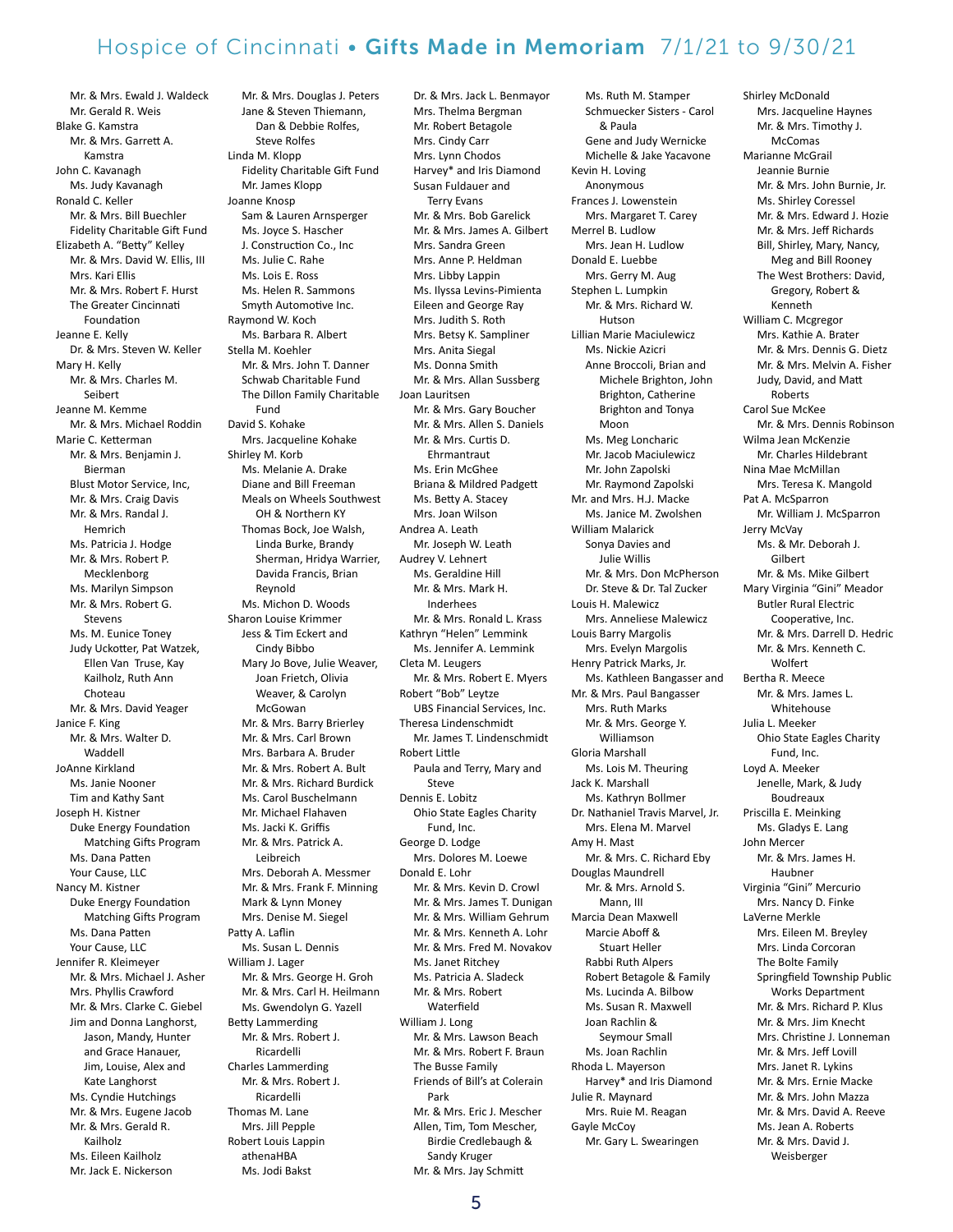Goldie Merriman Ms. Goldie Collins Patricia M. Merz Mrs. Gloria M. Smith Barbara J. Meskell Mary & Roberta Hochmuth James G. "Jim" Metz Mr. & Mrs. John C. Morton Catherine A. Meyer Mrs. Mary L. Giglio Mr. Gerald Meyer Mr. Robert Meyer Mr. Timothy H. Meyer Kecia Lyn Meyer Mr. & Mrs. William Hughes Heinz "Henry" Meyerrose Pete & Mary Ann Weingartner and Family John William Michael Ms. Goldie Michael Mr. & Mrs. Jeffrey J. Ray Jane S. Middendorf Ms. Katherine J. Duritsch The Standard Employee Giving Campaign Employee Donations Your Cause, LLC James "Jim" Middleton Ms. Robin R. Price Donna June Miller The Brown/Asebrook Family: Denny, Maureen, Tim, Pat and Terry Mr. & Mrs. James R. Boehner Mr. & Mrs. Thomas H. Macht Dorothy L. Miller Mr. & Mrs. Mike Salzer Mr. & Mrs. Bill Sikute Thomas H. Miller Mr. Michael H. Haap Ms. Mary Reed Victor Miracle Mr. & Mrs. David L. Faul Wayne Mitchell Mrs. Margie Mitchell Mary C. Moeller Ms. Margaret E. Horne Mary E. Moeller Julie Moeller, Alan Moeller, Theresa Synder, & Jo Hollar Joan L. Moeves Mrs. Nancy Engel Mr. & Mrs. Fred D. Schultz Mr. & Mrs. Phillip A. Tibbs Robert H. Moeves Blue Grass Community Foundation Mrs. Suzanne Caudill Ms. Dorothy M. Cleary Mary Ann, Willie Davis & Sharon O'Banion Beloved Dog Walking Friends Mrs. Nancy Engel Ms. Laurie Engleman Mr. & Mrs. Craig B. Fowler Catherine Herren & Jameson Gay Mrs. Diane Muyskens Mr. & Mrs. Neil Muyskens

 Melinda Bauer Dr. & Mrs. Leon J. Ravvin Mr. & Mrs. Fred D. Schultz Schwab Charitable Fund Mr. & Mrs. George Ward Winton Woods Early Childhood Center Elizabeth D. Montgomery Jim & Debbie Acker, Jamie & Sarah Acker, Josh Helxer, Bob & Debbie Acker and Families Dr. Lehman & Dr. Marianne Barnes Mr. & Mrs. John W. Burns Mr. & Mrs. Robert Dronbrger Mrs. Doris A. Dumas Ms. Erika Fitzsimmons Mr. Allan E. Hause Mr. & Mrs. Frank Koonce Mr. & Mrs. Edgar Marston Mr. & Mrs. James R. Meditz Mr. & Mrs. Carl N. Meyer The Washburn Family Fund Ladies of Walden Ponds Bridge Club, Susan, Nancy, Pat, Donna C., Peggy, Beverly, Donna H., Jeanne Mr. & Mrs. Elliott L. Morio Mr. & Mrs. David A. Rudolph Dr. & Mrs. Frederick M. Valerius Tom & Connie Wakeman Joan R. Mooney Mr. Gene R. Mooney Carlos William Moreno Mr. Gregory Chase Ms. Andrea DeYoung Mrs. Stephanie Lee Mrs. Susan S. Price Dr. & Mrs. Richard H. Skurow Richard S. Moser Mr. & Mrs. Daniel P. Albright Jon D. Moulton Dr. Regine Moulton Walter H. "Butch" Mueller Mrs. Amber Allred Julie A. Murphy Dr. & Mrs. Pete L. Caples Patricia A. Murphy Fifth Third Bank LCS & Consumer Ops Mrs. Lori Levy Woodrum Ms. Abby Slutsky William A. Murphy Dr. & Mrs. Pete L. Caples Charles William Murray Ms. Janet K. Wendel Eileen C. Murray Mr. & Mrs. Paul J. Bessler Mr. & Mrs. Werner J. Malderle Mr. & Mrs. Ronald Misch The Puccini Family Ms. Gwen L. Sarsfield Larry & Toya Weis

Peter Padolik &

Kathryn B. Murray Ms. Carol J. Edwards Mr. David B. Hamilton Mrs. Lois M. Wingerberg Judith Lynn "Judy" Myers Mr. Robert Ezell Mr. & Mrs. James G. Kirby Mr. & Mrs. John R. Myers Mr. & Mrs. Tommy Sowell Dorothy Rose Myerson Mr. & Mrs. Richard Holloway Joe & Leslie Leffel Ms. Arlene Spund Wagih S. Neirouz Mrs. Aziza Neirouz Doris Y. Nelson Mrs. Gloria M. Smith Gayle A. Niemann Ms. Kristina Almendinger Mrs. Mary Casaly Kurt and Kim Gobreski Lollie Guiney The Guiney Nephews and Nieces Joseph B. Niemann, Jr. Ms. Kristina Almendinger Mrs. Mary Casaly Kurt and Kim Gobreski Traditions at Camargo - Brian, Kathy, Stephanie, DJ, Jerry, Theresa, Aubrey, Tera, Sid, and Leigh Donald L. Niemeier Mrs. Letitia N. Fulkerson Bill Niemiller Mr. & Mrs. James M. Niemiller Your Cause, LLC Jean Niemiller Mr. & Mrs. James M. Niemiller Your Cause, LLC Mary F. Nordlund Dr. James J. Nordlund Harold J. Nusekabel Ms. Lillian H. Ciuccio Irene Obrecht Estes Mr. & Mrs. R. T. Barker Ms. Susan L. Carson Ralph D. Oeters Mr. & Mrs. Greg Binggeli Your Friends at ACS: Sarah W, Kevin, Alli, Benjamin, Alice, Meghan, Brian, Melissa, Sarah M, Charlotte & Hannah Mr. & Mrs. John R. Dorrel Mr. & Mrs. David M. Freeman Mr. & Mrs. Nik Gleisinger Mr. & Mrs. Bernard Heile Jay and Kathy Heintschel Mr. Stephen W. Keller Mr. & Mrs. Dale K. Mason Mr. & Mrs. Don Oeters Mr. & Mrs. Calvin Oeters Mr. & Mrs. Frank J. Panzeca Rev. & Mrs. Dennis Ritchie Ms. Lisa M. Sandora Mr. Joseph Simon

Perinatal Programs of TriHealth c/o Cynthia Rader Mr. Anthony Walsh Rebecca Ann Okoniewski Mr. Stanley W. Okoniewski Charles P. Olinger, M.D. Mr. & Mrs. Christopher Kiley John C. Olson Mrs. Jacqueline R. Olson John O'Rourke Mr. & Mrs. Leon Awalt Mrs. Lynda A. Baldwin The Gentry Family Dr. Michael T. Schaeffer Cincinnati Scale Modelers Margaret "Marge" Orton Ms. Simmie J. Annandale Mrs. Judy L. Bay Budget and Financial Planning at the Mass General Physicians Organization Kaatz Funeral Directors & Staff LightGuide, Inc. Janet M. Osgood Mrs. Christine Bouher Mr. & Mrs. Robert H. Grauvogel Mr. & Mrs. Gerald A. Roeck Earl Ostertag Mr. Bob Geiermann Mrs. Esther M. Geiermann Donald S. Oury Mrs. Mary Jo Oury Brenda Pack Four Corners Property Solutions Allen Palmer Ms. Lois M. Theuring Shelbie Jean Parker UC Health Client Services Mr. Garry Moore Schwan's Maintenance Department Ms. Annita Rainey Nancy Elaine Parrish Mr. & Mrs. Jim Jennings William C. Partin, Jr. Mr. & Mrs. Florentino Arizpe Frances Pastura Glenn and Mary Kay Hauser Mr. & Mrs. Glenn I. Hauser John F. Peebles Mrs. Ada L. Keller Jane A. Pegg Mr. & Mrs. Antonio R. Tellez Richard Pegg Mr. & Mrs. Antonio R. Tellez Anna Marie Pelphrey Ms. Despina Pelphrey Mr. & Mrs. David A. Reimer Ms. Jennie L. Runyon Ms. Rita R. Titus Margaret "Peggy" Penker Mr. & Mrs. Larry Hill Mr. & Mrs. Raymond J. Lamping John Perrino Dr. & Mrs. Jeffrey M. Schuler

John "Jack" Peters Mrs. Bette A. Vorbroker Marilyn I. Peterson Mr. & Mrs. David M. Freeman Robert Pfalz Mr. & Mrs. Raymond J. Pfalz Wayne D. Pfirrman Mr. & Mrs. Michael P. Sandman Dr. Glenn Pfister Dr. & Mrs. Williams L. Buente Mr. Thomas Keating Mrs. Anna B. Milburn Mr. Harry Miller Mr. Sam A. Miller Ms. Dolores A. Pierpoint Lieselotte "Lee" Phelps Mr. Ronald Phelps Jerri L. Philpot Ms. Shelby Wuest William A. Phipps, Jr. Clarisey-Frank Architecture: Kevin Clarisey & Terry Frank Timothy & Joan Marie Conway Mr. Martin Stiegler & Ms. Joan Crawford Fidelity Charitable Gift Fund Mr. & Mrs. Dave Fisk Ms. Michelle Holmes Dr. & Mrs. Steven W. Keller Mr. & Mrs. Dave Mackin Kevin & Susan Michelson Mr. & Mrs. James Neidhard Mr. & Mrs. Walter J. Schum Ms. Donna L. Strittmatter Mr. & Mrs. Mitchell A. **Walters** Mr. & Mrs. Scott G. Williams Tina & Kevin Yelken and Family Mrs. Michelle Zurawski Charles A. Piano Mrs. Helina O. Piano Paul W. Pieper Mr. & Mrs. Paul H. Johnson Mr. & Mrs. Robert J. Neises Judith B. Pike Mr. & Mrs. Eric T. Addington Barbara Carvey & Patricia Carvey Ms. Susan Gallion Ms. Mary T. Haugen Anna Lamb, Nancy Isaacs and Jenny Penny Mr. Chris Leeson Mrs. Halley Leffler Mr. & Mrs. Scott Moretz Ms. Tammy Morrow Lisa, David, Alex, Deron and Aunt Jimmie Ann Ms. Molly Polasky Mr. Ronald Shannon Aloysius "Al" J. Polaneczky, Jr. Bill and Mary Stuart Alfano Kingsgate Logistics/ Beckham Family Mr. Patrick Brazill Mr. William Bunn Mr. & Mrs. James M. Cary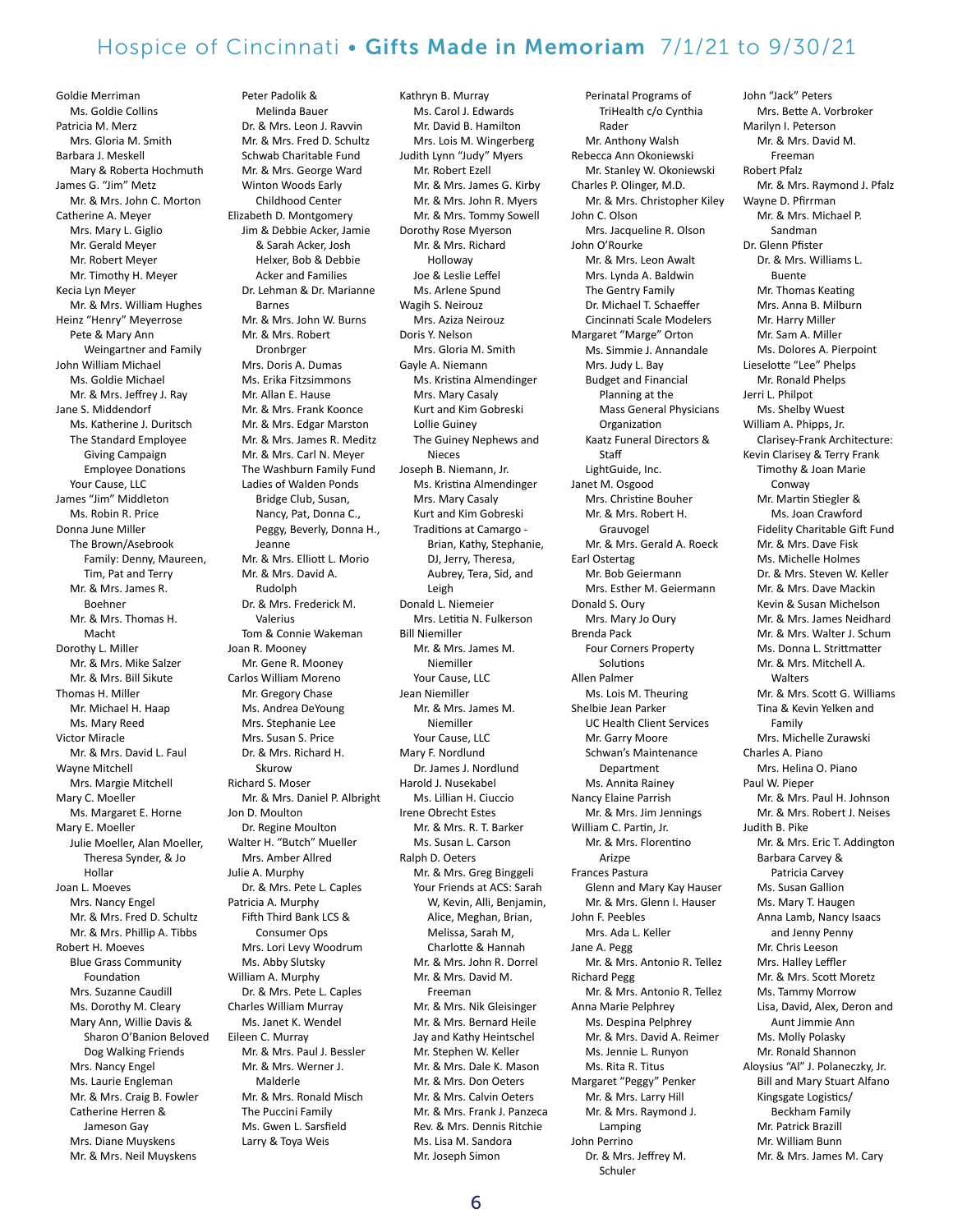Mr. & Mrs. Christian K. Davis Ms. Delia Dineen Mr. & Mrs. Robert Donegan The Fugazzi Family Mr. & Mrs. John D. Furbay Mr. Timothy Hisnay Mr. Peter LaPresto Mr. Robert K. Martin MW Metals Group, LLC Ms. Irene Schuman Steve Turner, Captain (Ret.) Atlas Air Duane A. Poling Mrs. Diana Smith Jean C. Poulemanos Mr. Timothy K. Poulemanos Peter A. Poulemanos Mr. Timothy K. Poulemanos Cindy Powers Mr. Donald I. King Donald B. Poynter Ms. Betty Bentle Mr. & Mrs. Edward Castellini T. Jeff Davis & Ken Smith Gregg, David, Kimberly, & Kara Mr. & Mrs. Paul D. Hillebrand Anne and Kevin Keefe and Family Mr. & Mrs. Brian D. MacConnell Mr. & Mrs. Arnold S. Mann, III Mrs. Erma H. McDermott Mr. & Mrs. Richard Snyder Charles John Pravel Mr. & Mrs. Porter Adams Jeannie Burnie Mr. & Mrs. John Burnie, Jr. Anonymous Donor Mr. & Mrs. Denny Graf Mr. & Mrs. James E. Martinson Ms. Elizabeth H. McCormick The Dayton Foundation Edna Presley Mrs. Patricia A. Collopy Janet B. Pringle Linda, John, and Amanda Fogle Brian E. Proffitt Mr. & Mrs. Henry J. Gehler Dr. Leslie Ann Prosak-Beres Dr. & Mrs. Steven W. Keller Georgie Louise Rader Thomas Rader, The Neltner & Young Families James Ragan Dr. & Mrs. Robert D. Townsend, Ph.D. Margaret L. "Peggy" Ragan Dr. & Mrs. Robert D. Townsend, Ph.D. Robert E. Raleigh Ms. Anne Raleigh Sandra S. Ramage Mr. & Mrs. Robert J. Walker Don Rawlings Dr. & Mrs. Steven W. Keller

Martha A. Ray Mr. & Mrs. Frederick King Ms. Laurie A. McInerney Timothy Reibling The Hulse Family: Carolyn, Richard, Julie, Lisa, Beth and Rick Theodore "Buck" G. Reinhart Mr. & Mrs. David French Alice Rentschler Mr. Jeffrey W. Thullen Sheila Marie Revis Mrs. Jennifer Windhorn Harold A. Rice Dr. & Mrs. Steven W. Keller Dorothy Richardson Mrs. Rebecca A. Long Katie Richardson Dr. & Mrs. Steven W. Keller John "Jack" Richter Mr. Eric Richter Mary T. Richter Mr. Eric Richter Margaret W. Riedinger Mr. Royal C. Riedinger Steve Riester Mr. & Mrs. William N. Jackson William A. & Steve Riester Mr. & Mrs. William N. Jackson Robert Alan "Bob" Rinsky Dr. & Mrs. Jack L. Benmayor Aileen F. Roberts Mrs. Sally Chase Mr. Greg Dulle Mr. & Mrs. Steven J. Dulle Mrs. Christina Neltner Mr. Jay Williams Sandra M. Roberts Mr. Timothy Forsgren Mr. & Mrs. J. C. Roberts, Jr. Gary and Sharon Sheets, Michael Rednour, Kevin and Amy Rednour, Elizabeth Thomas, Tod and Missy Hosmer, Debbie Rednour, Brian and Christen Rednour Mrs. Dorothy Workman Bernard E. Robin Mrs. Ruthie C. Klodell Dorothy M. Rockel Mr. Rodger O. Goldwire Ms. Sydney A. Lamb Mr. & Mrs. Alton R. Middlekauff Mr. & Mrs. Lewis M. Webb Tom Rohling Mr. & Mrs. Theodore A. Rohling Lois Rolfes Schwab Charitable Fund Mr. & Mrs. Tim Smith Gilbert G. Rose Mr. & Mrs. Daniel L. Schellenbach Peter Rosenwald Ms. Mollie Addicks Mr. Terrence Cosgrove Lawrence E. Rosenzweig

Mrs. Emily Smith

Cynthia Lou Roth Mr. William C. Brooks Mr. & Mrs. John D. Furbay Mr. & Mrs. Frank Gallenstein Nancy & Steve Garcia Mr. & Mrs. Sam N. Ghantous Gregg Griffiths and Laura Russell Mr. & Mrs. David G. Heinrich Ms. Deborah R. Johnson Mr. & Mrs. Robert H. Kruger Mr. & Mrs. Steven Mustain Coordinated Financial Planning Mr. & Mrs. Michael Roddin Lisa, Michael, Jeffrey, Steven Doyle Mr. & Mrs. Daniel Schaffeld Mr. Michael Schremp Mr. & Mrs. Don Stewart Mr. & Mrs. Robert Stigler Mrs. Nancy Sullivan Mr. & Mrs. William E. Watkins, III Bruce Ganis, Debbie (Ganis) Winters and Carol (Ganis) Stone Kenneth R. Rouse Ohio State Eagles Charity Fund, Inc. Myron Rowland Mrs. Tommie G. Rowland Helen R. Ruben Mr. Hank L. Lerer Mrs. Chase Richardson Mr. & Mrs. Steven Ruben Thomas Rud Mr. & Mrs. Carl R. Schlotman, Jr. Karl Runkle Mr. & Mrs. Rick Martin Ms. Katherine G. Shimonek Ms. Betty Sunter Ms. Linda Witteride Ruth Ann Russell Ms. Carolyn M. Davis Mr. Scott Hetzel Ms. Nancy J. Hubiak Ms. Rosemary M. Huhn Mr. & Mrs. Hal Klink Ms. Helen A. Limke Mrs. Vickie Medberry The Mund Family Mr. & Mrs. David Naberhaus Jim and Sherry Russell, Wendy and Ken Powell, Beth and Leah Richards Mrs. Marcia Rolfes Ms. Marianne Z. Ungru Mr. & Mrs. Edwin L. Wilke Mrs. Marion M. Wuebbling Matthew and Cheryl Zotter Sandra J. Rutherford Ms. Beverly Bonavita Peter P. Sansone Ohio State Eagles Charity Fund, Inc. Ruth Santora

Remedios Santos Ms. Belinda S. Chua Sylvia Cohen "Syl" Sapinsley Mr. & Mrs. Richard H. Kantor Patricia "Patti" A. Schaeffer Dr. Michael T. Schaeffer Ronald F. Schapp Emily Bloemer, Mitch Bloemer, & Anna Bloemer Blue Ash Civic League Card Club Mr. & Mrs. Richard S. Bryan Mrs. Margaret J. DeKramer Ms. Sally R. Dietrich Gordon Food Services Marketplace Ms. Sherry Gottman Mr. Robert F. Grein Mr. David H. Grupe Mr. & Mrs. Howard Helms Mr. & Mrs. Robert M. Johnson Mr. & Mrs. Michael R. Linaberry Ms. Barbara S. McGuinness Lou and Gretchen Meyer Mr. John E. Schoenfeld Mr. & Mrs. Richard J. Schroeder Mrs. Patricia A. Stratman Mrs. Eileen Sullivan The Greater Cincinnati Electrical Association Mr. Michael Thurman Mr. & Mrs. Robert H. Tobler Mr. & Mrs. Dennis J. Trchka Mr. Warren R. Werner Richard & Gail Young David G. Schatzman Mrs. Brenda Beuerlein Dave and Sharon Hoesl Mr. Steven Innis Mr. & Mrs. Thomas J. Kollmann Mr. & Mrs. Michael C. Kraft Leesman Lighting, LLC Mr. & Mrs. Frank W. Mayer Karen Menkhaus & Angie MenkHaus Mr. & Mrs. Charles G. Nickels Mr. William J. Pearson Sales Force Mary Veid and The Girls Marianne Scheper Mr. & Mrs. Robert A. Mathes, Jr. David Schieve Mr. & Mrs. Charlie Buck Mr. & Mrs. David P. Burns Mr. & Mrs. Jay R. Groenke Margaret & Michael Hood and Family Mark & Nadine Huffman Mr. & Mrs. Gary M. Johnson Claire, Dan, Sheena, Chris, and Sheri from the YMCA W.O.W. Class Blake and Lisa Smallwood

Mr. & Mrs. David R. Anderson Mr. & Mrs. Thomas C. Koerner Mr. & Mrs. Ronald Schuman George H. Schloss Scrapbook Friends Patricia A. Schmid Mr. & Mrs. William H. Smith Deborah M. Schmidt Dr. & Mrs. Steven W. Keller Michael Schmitt Ms. Carol A. Schmitt Julie A. Schmitz Mr. & Mrs. Arthur C. Bepler Steve and Katie Brown Ms. Rose M. Class-Heidotting Ms. Sheila Cornyn Bob & Karen Enyart Mrs. Tina Haas Ms. Cynthia Hafner Mrs. Julia Hessler Mr. & Mrs. Bruce L. Kramer Mr. & Mrs. Stuart D. Lake Ms. Joan M. Metz Greater Cincinnati Water Works/Supply Division Mr. David J. Ruehl Mr. & Mrs. Michael L. Schmitt Mr. Stephen J. Schmitz Bernadette & Mike Shearer Mr. & Mrs. Michael H. Starkey Mr. Edward Thompson Patricia E. "Patti" Schneider Ms. Carlene J. Clements William G. Schneider Ms. Carlene J. Clements Maria A. Schottelkotte Mr. & Mrs. Austin L. Merrill U.S. Bank Foundation Employee Matching Gifts Program Frank H. Schulte Bricklayers & Allied Craftsmen Union #18 OH Ms. Carolyn H. Dwyer Mrs. Claudia A. Hesselbeck Mrs. Marie E. Schoettmer Florence Hope Schultz Mr. Robert J. Schubert Rachelle M. Schumacher Mr. Howard A. Schumacher Susan R. Schumacher Mr. Howard A. Schumacher Frank H. Schwab Mr. & Mrs. James F. Schwab Gregory A. Schweier Ms. Julie S. Ackerman Mrs. Mary Day Mr. & Mrs. Ron Shaw Mrs. Barbara C. Thomas Smith Mr. Laurence E. Weber Mr. & Mrs. Gregory G. Wolf Virginia Schwerdfeger Ms. Onilee Izor

Michelle R. Schilling

Mrs. Jamie E. Sowers-Moon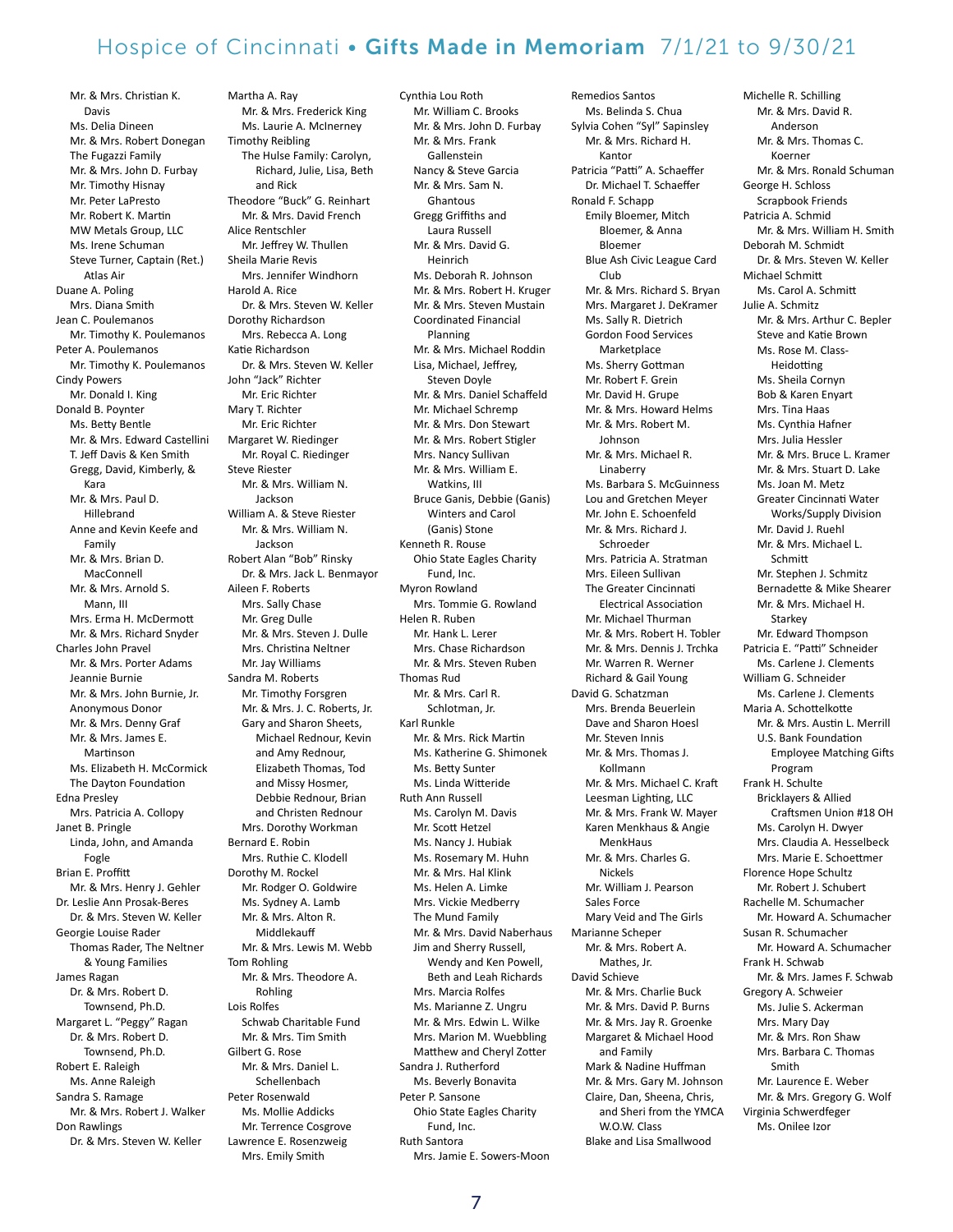James E. Scott Mr. & Mrs. Raymond C. Beiser Mr. & Mrs. Stephen F. Boerger Larry A. Scott Mrs. Judy A. Scott Robbie Nell Scott Mrs. Harlene A. Cohen Zula E. Sears Ms. Debra Hess Vivian M. Seibert Mrs. Frances S. Brookie Mr. & Mrs. Ralph Merten Mrs. Kathleen C. Moster Mr. James H. Prickett Iris B. Setaro Mr. Joseph J. Setaro Thomas R. Sewall Seminar 2 Family of Beth Sewell, The Eisenhower School, National Defense University, "The Deuces" Ronald R. Sexton Mrs. Alice B. Sexton Irene M. Sharpshair Mr. & Mrs. Rob Coomer Mrs. Cecilia M. Davis Ms. Brenda Frost Mitchel Mrs. Jean Nordbloom Mrunali Sathe, Takshila Sethi, Fractal - P&G Family Mrs. Michelle Tower Linda J. Shaw Mr. & Mrs. Michael D. Madsen Grandma Shirley Mr. Demian M. MonCharsh Juanita Louise Siereveld Mrs. Betty J. Keller Mr. & Mrs. William Schmithorst Rachel Silbiger Mr. & Mrs. Steven Silbiger Jerry Ray Silcox Mr. Clyde Huddleston Donald G. Sillies Mr. & Mrs. Michael J. Brinkmiller Mr. & Mrs. Thomas M. Clyde Mr. & Mrs. George T. Daubenmerkl Mrs. Carol Dodd Mr. & Mrs. John F. Dollries Mrs. Clare Driehaus Mr. & Mrs. Thomas Francis Mrs. Kathryn B. Hammoor Mr. & Mrs. Joseph M. Holley Mr. & Mrs. James J. Humbert Mr. & Mrs. Bryan T. Humpert Steve & Debbie Kirkpatrick, Bill & Nancy Irvan, and Christina Scheverman Mr. & Mrs. Kenneth W. Kemper Mr. & Mrs. Arnold G. Lebov Mr. & Mrs. Gerald A. Lynn Mr. & Mrs. Dennis McGrath Mr. & Mrs. Darrel Meece

Mr. John F. Metz Mr. & Mrs. Brian C. Michel Mr. & Mrs. Doug Michel Mr. & Mrs. C. Paul Moser Mrs. Joann Moser Mr. & Mrs. Michael F. Niemeyer Dr. William R. O'Conner Mrs. Joan S. Popken Mr. & Mrs. William E. Rath Mr. & Mrs. J. Kenneth Richter Mr. & Mrs. Terrence W. Roddy Schwab Charitable Fund Mr. & Mrs. John W. Sillies Mr. & Mrs. David J. Steinriede Dr. & Mrs. Robert J. Thaler, Jr. Mr. & Mrs. Jerry J. Thomas Mr. & Mrs. Robert H. Timon Mr. James M. Troyan Mr. & Mrs. Gregory S. Van Hook Robert C. Silvertooth Mr. Jay K. Hay & Ms. Gayle A. Tipp Robert P. Singhoffer Amvets Auxiliary Post 1983 Duro Dyne Midwest Peggy Sue Singler Ms. Margaret Bowling Robert G. Singler Mr. & Mrs. Elbert R. Schumm Christine M. Singleton Mrs. Christina Hazlett Ivan Lee "Sonny" Singleton, Jr. Mrs. Rebecca Ante Mr. & Mrs. William W. Mandlove The Little Anderson Inc. Donald Curtis Skeene Mr. & Mrs. Ronald P. Woolwine Joan Mae Skipton Ms. Rhonda J. Skipton Ronald Skipton Ms. Rhonda J. Skipton Bruce A. Slattery Mr. & Mrs. Nelson K. **Brackett** Mr. & Mrs. John F. Groth Mr. & Mrs. Clifford C. Gump Mr. & Mrs. Ronald A. Morgan Safety Alliance LLC Jeffrey J. Smith The Colburn Family Mr. & Mrs. John R. Krauss Mrs. Diane Luna Joell Swain Martha and Family Ms. Geralyn M. Mitchell Mr. & Ms. Fred L. Swain, Jr. Total Wealth Planning Mr. Lawrence A. Willoughby Matthew Quentin Smith Mr. & Mrs. Quentin M. Smith Mary Ella Snellgrove Mr. Jerry Snellgrove

Keith D. Sowder Mrs. Sara Fenton Mr. Reid Mann Darren, Karyn, Gavin, Keagan and Savanna James "Jimmy" D. Spille Dr. & Mrs. Steven W. Keller Nancy G. Spreen Mr. & Mrs. Lee Cordrey & Ms. Debbie Ostling Mr. & Mrs. Alan A. Cruse Ms. Jane A. Grimm Mr. & Mrs. Robert E. Hinklin Mr. & Mrs. Wesley M. **Lampe** Mrs. Jacqueline M. Schatz Mr. & Mrs. Stephen Schumacher Caroline E. Walker\* Francis "Sonny" L. Stager Kenton County Regional SWAT Mr. Jason Ernst Mrs. Cristin Murray-Petzold Taylor Mill Fire Department: Local 4178 Rita L. Stanley Mr. & Mrs. Greg Stanley Clara F. Stavermann Mrs. Ruth M. Sprandel The entire Stavermann Family Ms. Constance J. Sterwerf Juanita M. Stayton Mr. & Mrs. David D. Ebner Schwab Charitable Fund Milton D. Stiebel MAI Capital Management, LLC George A. Stockum Ohio State Eagles Charity Fund, Inc. Leanora Strecker Debbie Field & family Neal A. Strittholt Mr. & Mrs. Joseph Suttman Teri Lynn Sunday Greg Rhodes and Christie Rhodes Mr. & Mrs. Thomas Schuerman US Logistics Karen Jo Sunderlage Mr. & Mrs. Richard J. Lang Elmer W. Swan Mrs. Vashti Swan Ralph E. Swartz Mrs. Betty S. Swartz Stella A. Swiatek Mr. & Mrs. John Buckley Paul Soskey and Amy Finkenaur Ms. Maria Mineo Mr. & Mrs. Michael Y. Miyasato Mr. Martin O'Connor The Patrzyk Family - Mark, Cindy, Hannah & Emily Mr. & Mrs. Steven D. Schrantz Mr. & Mrs. Dave Semanik Mr. & Mrs. Michael Spicer

Ardath Taylor Mr. Foster Taylor Donald B. Taylor Mrs. Patricia A. Taylor Salvadore J. Tedesco Mr. & Mrs. August V. Bonno Denny & Judy Day Daisy L. Terhar Ms. Nancy Terhar Barbara A. Thacker Mr. Michael W. Stock Barbara S. Thompson AARM Anderson Hills United Methodist Church Mrs. Sandra J. Anderson Mr. Norman A. Thompson Maxine Marie Thompson Ms. Terry L. Pierce Patricia E. Thullen Mr. Jeffrey W. Thullen Shirley L. Tibbetts Mr. & Mrs. Larry Evans Mrs. & Mr. Marisa Price Rebecca I. Tincher Mr. & Mrs. Curt Beatty Mr. & Mrs. Michael Cooper Mr. & Mrs. Mike Daroba Mr. & Mrs. Mick Dunn Mr. & Mrs. Matthew French Mr. & Mrs. Eric Gerkin Dr. Charles Gutenson Mr. & Mrs. Alex Haas Mr. & Mrs. Ed Kilkenney Mr. & Mrs. Edward Long Mr. & Mrs. David Webb Frank L. Tingley Mr. & Mrs. Stephen E. Schmidt Mary Margaret Tobin Ms. Anne Herbert Richard J. "Dick" Tobin Ms. Anne Herbert Mary Toomb Mr. & Mrs. Kenneth C. Kavanaugh Marilyn H. Tribbe Ms. Elizabeth Jameson Mr. Stephen E. Lowrey Mr. & Mrs. John Schoeny The Walker Family Joseph S. Trice Mr. Aaron E. Ray Barbara Townsley & Mary Hammonds Thomas A. Tueting Mr. Tony Caneris Janet B. Turner Ms. Louise K. Voet Betty Lee Tyler Mr. Clifford H. Tyler, Jr. Linda A. Ucker augustwenty, LLC The Rasp Family: Randy & Sue, Chris & Donna, Mark & Bridget, and Rob & Jenny Mrs. Michelle Modafari-Cordell Kevin R. Valentiner Mrs. Shari Bommer Ohio CAT

Robert S. Valerius Ms. Ann L. Bellersen Anonymous Donor Michael Carl DDS and Richard Plotnick DDS Mr. John Frye Ms. Christy R. Graham Mr. & Mrs. Robert C. **Herring** Mr. & Mrs. James Lindemann Wanda and Mike Robb Pleasant Ridge Business Association Daisy Troop Dr. Miles M. Vance Class of 1958 Mr. Mark Brandenburger Mrs. Cornelia Browne Mr. & Mrs. Douglas J. Erbele Mr. & Mrs. Bob Farmer Ms. Barbara J. Gfroerer Mr. Robert B. Huntington Mr. Bernard J. Kirsch Mr. & Mrs. Kevin Kiser Mr. & Mrs. Barney M. Landry Mr. & Mrs. Andrew Meyer Mr. & Mrs. Ronald A. Morgan Mr. & Mrs. Larry Mulligan Ms. Joan Puma Mike & Deanna Weber and Family Patti A. VanDeRyt Mr. Charles B. VanDeRyt Debbie Vargo Mr. & Mrs. Steven Silbiger Denise L. Verst Mr. & Mrs. Thomas M. Burns Bonita Rae "Bonnie" Vignale Mr. & Mrs. Brett M. Harnett Teresa "Terri" Vogel Mr. Dwight H. Vogel Susan D. Volz Mr. Gary B. Volz Betty J. Von Wahlde Mr. & Mrs. Preston D. Marker Mrs. Clare C. Tempel JoAnn Walker Ms. Sherie K. Davis Richard L. Walker Baker Concrete Construction, Inc. Ms. Louise K. Carle Mr. & Mrs. Clifford M. Clemons Mr. Steve & Mr. Rob Davies Art & Lee Wilkinson & Family Mr. Carl Frank Carl Goodin & Ruth Ann Ebbers Mr. & Mrs. John A. King Ms. Marlene A. Koeninger Mr. & Mrs. Ross Martin Mrs. Stephanie McKenzie Ms. Joan Ostendorf

Ms. Carol Stegeman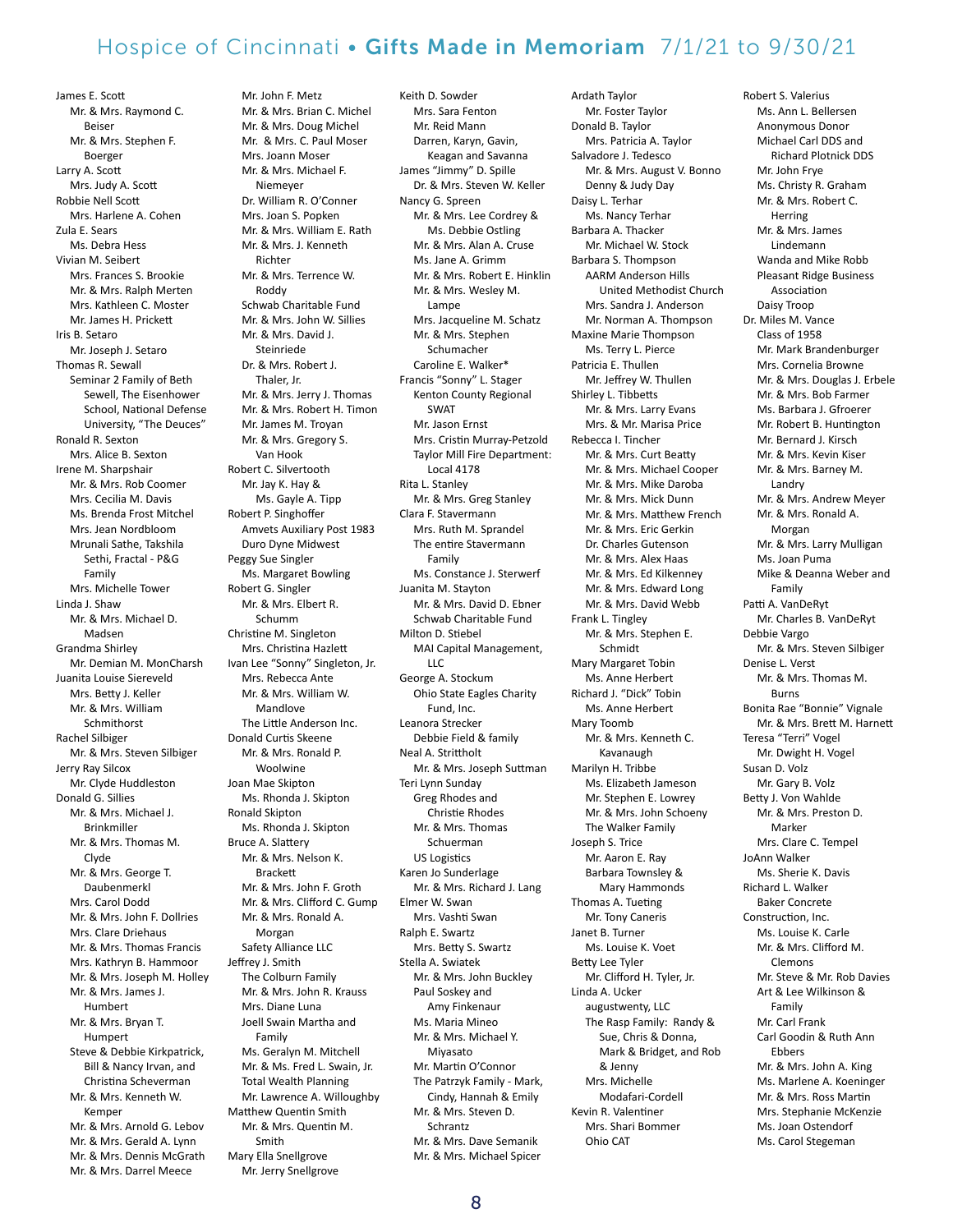Helen Wendel, Sarah, & Diane Ms. Nancy J. Young Tim Ward Mr. & Mrs. Gerald L. Cooper Robert J. Weadick Mrs. Jean M. Weadick Paul E. Wedder Mrs. Beverly M. Wedder Vivian Wedig Ms. Barbara J. Gfroerer Joseph Weinle Mrs. Gloria M. Smith Guylia M. Welch Mrs. Becki Arlington Ms. Amy C. Boyle Mrs. Kathleen Fischer Mr. & Mrs. William M. McClain, Jr. Mr. & Mrs. Rexford D. Pauley Mrs. Christine Runtz Patricia L. Welch Mr. Kenneth A. Welch Elizabeth "Betsy" Sue Wernke Mr. & Mrs. Harry Mitchell

Carolyn Sue Holden Wesley Mr. & Mrs. Eugene D. Lunsford Cheryl Ann Wesley Mrs. Cindy Dockery Mrs. Christine Probst Queen City Awning Andy, Mandy, and Penny Constance S. Wesseler Mr. James Grafe Mr. & Mrs. Bill Grafe Carl L. West Mr. & Mrs. Ron Shaw Margret E. West Cathy & Jason West Rosemary Whitney Mr. & Mrs. Charles Birkle Your Friends at Dolbey Charlene Whitson Ms. Sharon A. Whitson Howard Whitson Ms. Michelle M. Whitson Ms. Sharon A. Whitson Esther A. Whittington Mr. & Mrs. John Sabelhaus Joe Ben Williams Ms. Verlene Hudson Joseph R. Williams Mrs. Catherine J. Williams Eddie McArthur Wilson Mrs. Jean Laskey Ms. Rita C. Looker Maria Theresia Windeler Mrs. Heddy B. Freese Edward Winstel Mr. & Mrs. Rick Ditmer Mr. & Mrs. Doug Dopp Mr. & Mrs. Enzo L. Morabito The Newman Family James E. Wissel Mr. & Mrs. William A. Bill Mr. Ronald Brubaker & Ms. Melanie Cushion Robert Hesse and George & Claire Hesse Mr. Jospeh C. Kammer Mr. & Mrs. Michael J. McArdle Mr. & Mrs. Fred S. Miller

Diane Raynolds, Kathryn K. Devitt, & Mary Devitt Boyer Mr. & Mrs. Jack A. Shepherd Mr. & Mrs. Gregory K. Snider Mr. & Mrs. John F. Stehlin The Medical Staff of The Christ Hospital Mr. & Mrs. Earl Wagner Mr. & Mrs. James K. Weisel Dr. Stephanie Wissel David W. Wittrock Dr. & Mrs. Bernard H. Bacevich Mr. & Mrs. Raymond W. Bentley Mr. Gerald E. Berding Mrs. Donna C. Bushman Clovernook Nine Hole League Mr. & Mrs. James R. Gaunt Mrs. Shirley J. Gibson Mr. & Mrs. Richard P. Klus Neidhard-Minges Funeral Homes, Inc.

Mrs. Virginia A. O'Connor Ms. Jennifer L. Phipps Mr. & Mrs. Craig A. Reis Workout Anytime 24/7 Silvia M. Wright Ohio State Eagles Charity Fund, Inc. Carl "Bud" Wukusick Mrs. Elizabeth C. Wukusick Joseph A. Yarbrough Dr. & Mrs. Steven W. Keller Lonnie D. Yeager Mr. & Mrs. Jim A. Kincaid Ernest F. "Ernie" Zimmerman Mrs. Anne P. Heldman Demetrius C. Zonars "Demet" Mr. & Mrs. Robert T. Harnett The Dayton Foundation